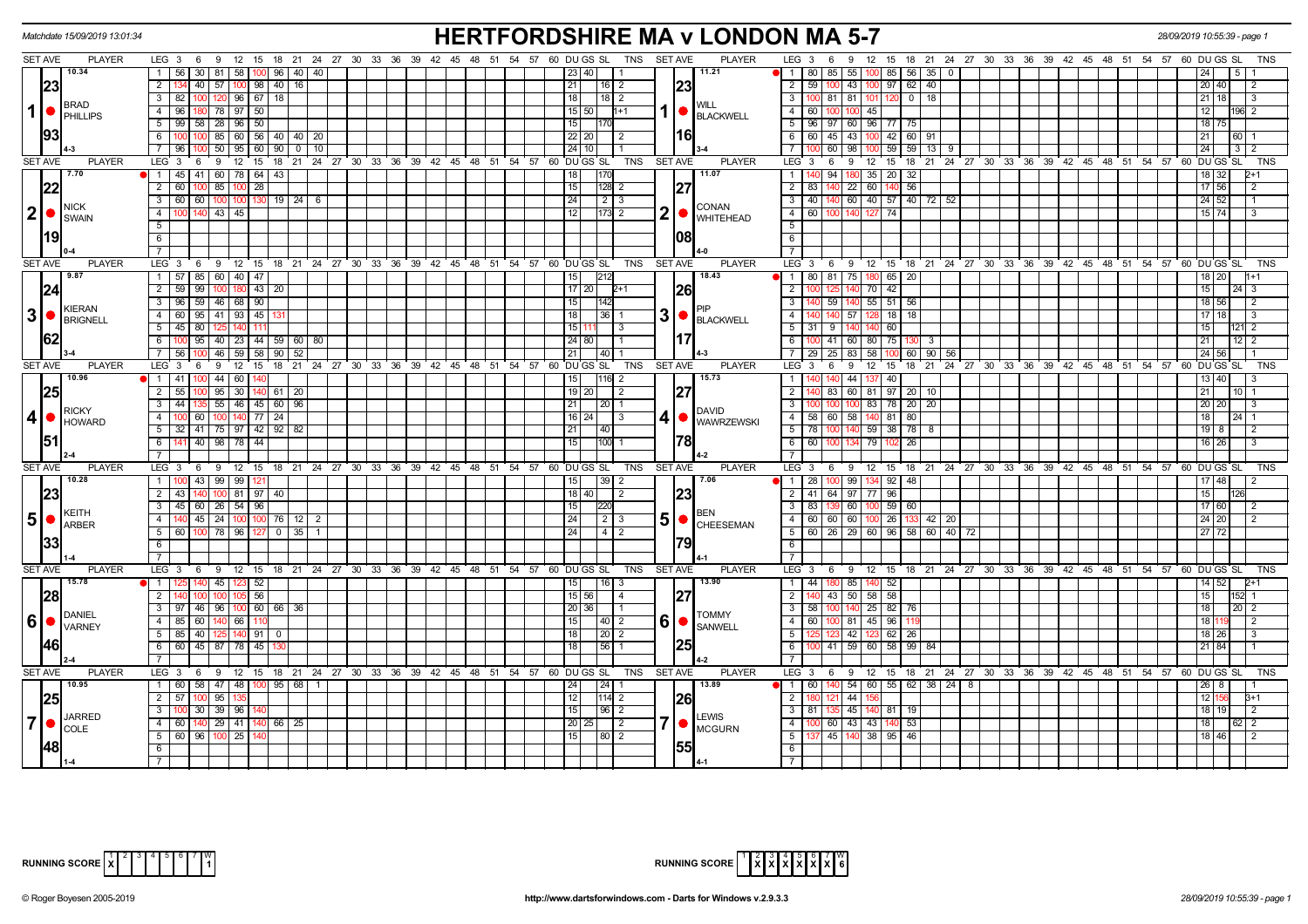| Matchdate 15/09/2019 13:01:34                                                                                                                                  | <b>HERTFORDSHIRE MA v LONDON MA 5-7</b>                                                               | 28/09/2019 10:55:49 - page 2                                                                                                                                           |
|----------------------------------------------------------------------------------------------------------------------------------------------------------------|-------------------------------------------------------------------------------------------------------|------------------------------------------------------------------------------------------------------------------------------------------------------------------------|
| 24 27 30 33 36 39 42 45 48 51<br>SET AVE<br><b>PLAYER</b><br>LEG <sub>3</sub><br>18 21<br>12<br>15<br>- 9<br>- 6                                               | 54 57 60 DU GS SL<br><b>TNS</b><br><b>SET AVE</b><br><b>PLAYER</b>                                    | LEG <sub>3</sub><br>18 21 24 27 30 33 36 39 42 45 48 51 54 57 60 DU GS SL<br><b>TNS</b><br>12<br>15<br>6<br>9                                                          |
| 13.72<br>38<br>85<br>45<br>$\overline{1}$<br>-60 I<br>60  <br>$\mathbf{0}$<br>78<br> 26 <br>12<br>$\overline{2}$<br>60<br>60<br>-81<br>$\mathbf{0}$<br>8       | 7.20<br>27<br> 20<br> 22 8<br>$\overline{2}$                                                          | 50 37 58 44<br>38<br>81<br>- 12<br>-81<br>25<br>12 I<br>45<br>$59$ 56<br>$2 \mid 27$<br>30 <sup>1</sup><br>45<br>24<br>98<br>41                                        |
| 70 <br>3<br>81<br>13<br>1371                                                                                                                                   | 17 70<br>l 3                                                                                          | $3 \mid 55$<br>$542+1$<br>15<br>45<br>100 180 67                                                                                                                       |
| $ 8 $ $\bullet$ $ _{\text{MARLOW}}$<br>12<br>99<br>36<br>4                                                                                                     | <b>WAYNE</b><br>17 12 <br>-3                                                                          | 44<br>34<br>4 I<br>38 41<br>18<br>104                                                                                                                                  |
| 5<br>100 180 96 40<br>-85 I                                                                                                                                    | $13$ 40<br>$2+1$                                                                                      | 5 41 40 45 45<br>330<br>12                                                                                                                                             |
| 102<br>6                                                                                                                                                       | 141                                                                                                   | 6                                                                                                                                                                      |
|                                                                                                                                                                |                                                                                                       |                                                                                                                                                                        |
| <b>SET AVE</b><br><b>PLAYER</b><br>12<br>$^{\circ}$ 15<br>LEG <sub>3</sub><br>9<br>- 6                                                                         | 18 21 24 27 30 33 36 39 42 45 48 51 54 57 60 DUGS SL<br><b>TNS</b><br><b>SET AVE</b><br><b>PLAYER</b> | 18 21 24 27 30 33 36 39 42 45 48 51 54 57 60 DUGS SL<br>LEG <sup>3</sup><br>12<br><b>TNS</b><br>9<br>15<br>6                                                           |
| 14.46<br>45<br>45<br>$\mathbf{1}$                                                                                                                              | 9.54<br>18 1<br>4                                                                                     | 89<br>$37$ 60<br>$\overline{1}$<br>60<br>85<br>60<br>18<br>110                                                                                                         |
| 26 <br>$\overline{2}$<br>26<br>$41$   85<br>-60<br>96<br>43<br>82                                                                                              | 25 <br>21<br>10 I 1<br>48                                                                             | 85<br>29<br>65<br>82<br>81<br>$19$ 40<br>119 40<br>43                                                                                                                  |
| 59<br>97<br>55<br>60<br>3<br>9<br>23<br>45<br>97<br>  93  <br>$\overline{4}$<br>8                                                                              | 18<br><b>DANNY</b><br>$19$ 8<br>$\vert$ 2                                                             | 98<br>60<br>35<br>65<br>65<br>3 <sup>1</sup><br>20  <br>30<br>45 85 34 67<br>18<br>4 I<br><b>1001</b>                                                                  |
| <b>CROFT</b><br>16<br>5<br>45<br>60<br>40<br>60                                                                                                                | $\left  9 \right $ $\bullet$ $\left  \frac{\text{VANIN}}{\text{FAULKNER}} \right $<br>$2+1$<br>21 40  | 44<br>60<br>5 I<br>$115$ 60<br>40<br>62<br>21<br>$20 \mid 2$                                                                                                           |
| 1561<br>6<br>45 90<br>$100$ 86                                                                                                                                 | 02 <br>14   86  <br>$2+1$                                                                             | 6 48 140<br>140 99<br>12 <sup>12</sup><br>74 2                                                                                                                         |
|                                                                                                                                                                |                                                                                                       |                                                                                                                                                                        |
| <b>SET AVE</b><br><b>PLAYER</b><br>LEG <sub>3</sub><br>$^{\degree}$ 12<br>15<br>9<br>18                                                                        | 21 24 27 30 33 36 39 42 45 48 51 54 57 60 DUGS SL<br><b>TNS</b><br><b>SET AVE</b><br><b>PLAYER</b>    | 18 21 24 27 30 33 36 39 42 45 48 51 54 57 60 DUGS SL<br>LEG <sup>3</sup><br>$^{\circ}$ 12<br>15<br><b>TNS</b><br>6<br>9                                                |
| 8.45<br>94<br>55<br>$79$ 40<br>55<br>97<br>l 81<br>$\overline{1}$                                                                                              | 8.70<br>21   40                                                                                       | 40<br>60<br>32 <sub>1</sub><br>43 <sup>1</sup><br>59<br>$901+1$<br>1 I<br>18                                                                                           |
| $\frac{1}{52}$ 29 $\frac{1}{58}$ 59<br> 24 <br>$\overline{2}$<br>78<br>100                                                                                     | 23 <br>$\overline{21}$<br> 25 2                                                                       | $\overline{55}$ 45 53 48 18 6<br>$\overline{2}$<br>23<br>$\overline{2}$<br>6                                                                                           |
| 59<br>$95$ 79 61 24<br>3<br>83<br><b>ADAM</b>                                                                                                                  | $21$ 24<br><b>DANIEL</b>                                                                              | 60 47<br>$\sqrt{95}$<br>3   60<br>78<br>137<br>18<br>24                                                                                                                |
| 10 ●<br>$40 \mid 46 \mid$<br>$64$ 28<br>43<br>$\overline{4}$<br>PINNUCK                                                                                        | $10 \bullet  _{\text{DAY}}^{\text{DANIL}}$<br>20 28<br>$\overline{2}$                                 | $4 \mid 59$<br>59 81 46 71 60 60<br>65<br>21                                                                                                                           |
| 69<br>5<br>22<br>60<br>$140$ 85                                                                                                                                | 18 69<br>$\overline{2}$                                                                               | 44<br>$702+1$<br>$5 \vert$<br>44<br>63<br>15<br>100                                                                                                                    |
| 155<br>6                                                                                                                                                       | 75                                                                                                    | 6                                                                                                                                                                      |
|                                                                                                                                                                |                                                                                                       |                                                                                                                                                                        |
| <b>SET AVE</b><br><b>PLAYER</b><br>24 27 30 33 36 39 42 45<br>LEG <sub>3</sub><br>12<br>21<br>9<br>15<br>18<br>13.09<br>58<br>26<br>$55$   21<br>99<br>60   78 | 54 57 60 DUGS SL<br><b>TNS</b><br><b>SET AVE</b><br><b>PLAYER</b><br>48 51<br>8.01<br>24              | LEG 3<br>24 27 30 33 36 39 42 45 48 51 54 57 60 DUGS SL<br>12<br>15<br>18 21<br><b>TNS</b><br>9<br>-6<br>$\overline{59}$<br>28<br>44<br>45 40<br>60 60<br>-44<br>26 44 |
| $59$ 80<br> 27 <br>2<br>45                                                                                                                                     | <u> 22</u><br> 15 80<br>$2+1$                                                                         | 121<br>$2 \mid 95$<br>60<br>12<br>2<br>146                                                                                                                             |
| 60 55 60<br>$60 \mid 96 \mid$<br>3<br>32<br>138 I                                                                                                              | 20 32                                                                                                 | 140 85 60 34 92 19<br>$3 \mid 68$<br>21<br>3 I                                                                                                                         |
| 11●<br><b>BRADLEY</b><br>60<br>$\overline{4}$<br>24<br><b>CLARK</b>                                                                                            | <b>NICK</b><br>$\left  \bullet \right $ $\cos$<br>$15$   24<br>-3                                     | 60 47<br>28<br>4 I<br>12<br>226                                                                                                                                        |
| 137 66 41 57<br>5 <sup>1</sup><br>100                                                                                                                          | 17 I1<br>-3                                                                                           | $5 \mid 45$<br>60 100 45 43<br>18<br>100<br>108<br>2                                                                                                                   |
| 48 <br>6                                                                                                                                                       | 72                                                                                                    | 6                                                                                                                                                                      |
| $\overline{7}$                                                                                                                                                 |                                                                                                       |                                                                                                                                                                        |
| <b>SET AVE</b><br><b>PLAYER</b><br>18 21 24 27 30 33 36<br>LEG <sub>3</sub><br>12<br>15<br>-9<br>- 6                                                           | 60 DU GS SL<br>TNS<br><b>SET AVE</b><br><b>PLAYER</b><br>39 42 45<br>48<br>51<br>54<br>57             | LEG <sub>3</sub><br>18 21 24 27 30 33 36 39 42 45 48<br><b>TNS</b><br>12<br>51<br>54<br>57<br>60 DU GS SL<br>-9<br>15<br>- 6                                           |
| 9.12<br>57<br>$\overline{1}$<br>85<br>60<br>45<br>20                                                                                                           | 11.44<br> 20 <br>21                                                                                   | 30<br>60<br>66<br>21 66<br>60                                                                                                                                          |
| 23 <br>60 50 87<br>56<br>2<br>-81 I<br>41<br>70 I                                                                                                              | <b>22</b><br>$\overline{56}$<br> 21                                                                   | $125$ 57 58 35 0<br>$\overline{2}$<br>23<br>5<br>96<br>$\overline{2}$<br>5                                                                                             |
| 40<br>3<br>66<br>85<br><b>JOHN</b>                                                                                                                             | $16$   40<br>3                                                                                        | 60<br>79<br>3   97<br>30 41<br>15<br>194                                                                                                                               |
| 12 ●<br>  60   80   57   32   24<br>85 <sub>1</sub><br>4<br>95   60  <br>BLAIR<br>45<br>$73$ 0 18<br>5 <sup>5</sup><br>95<br>45                                | $12 \cdot \frac{1}{100}$<br> 24 <br>l 8 I<br> 22 18 <br>  2                                           | 85<br>43 36 21 60 80 18 18<br>27<br>4 I<br>18 I<br>$96 \mid 44$<br>$96$ 60<br>45<br>40<br>5 I                                                                          |
| <b>66</b><br>140 30 44 80 100<br>6                                                                                                                             | <b>170</b><br> 15 <br>107 2                                                                           | 21<br>20 <sub>1</sub><br>140 45 36 40<br>$16$ 40<br>6   100   140<br>-3                                                                                                |
|                                                                                                                                                                |                                                                                                       |                                                                                                                                                                        |
|                                                                                                                                                                |                                                                                                       |                                                                                                                                                                        |

| OP: | <b>Bradley Clark 27.48</b>    | <b>IOP</b>           | David Wawrzewski 27.78                                 |
|-----|-------------------------------|----------------------|--------------------------------------------------------|
|     | `1∥12∥W.<br>RUNNING SCORE   X | <b>RUNNING SCORE</b> | 1112W<br><u>Ivivivivivi</u> vi<br>IXI:<br>IXIXIXIXIXIX |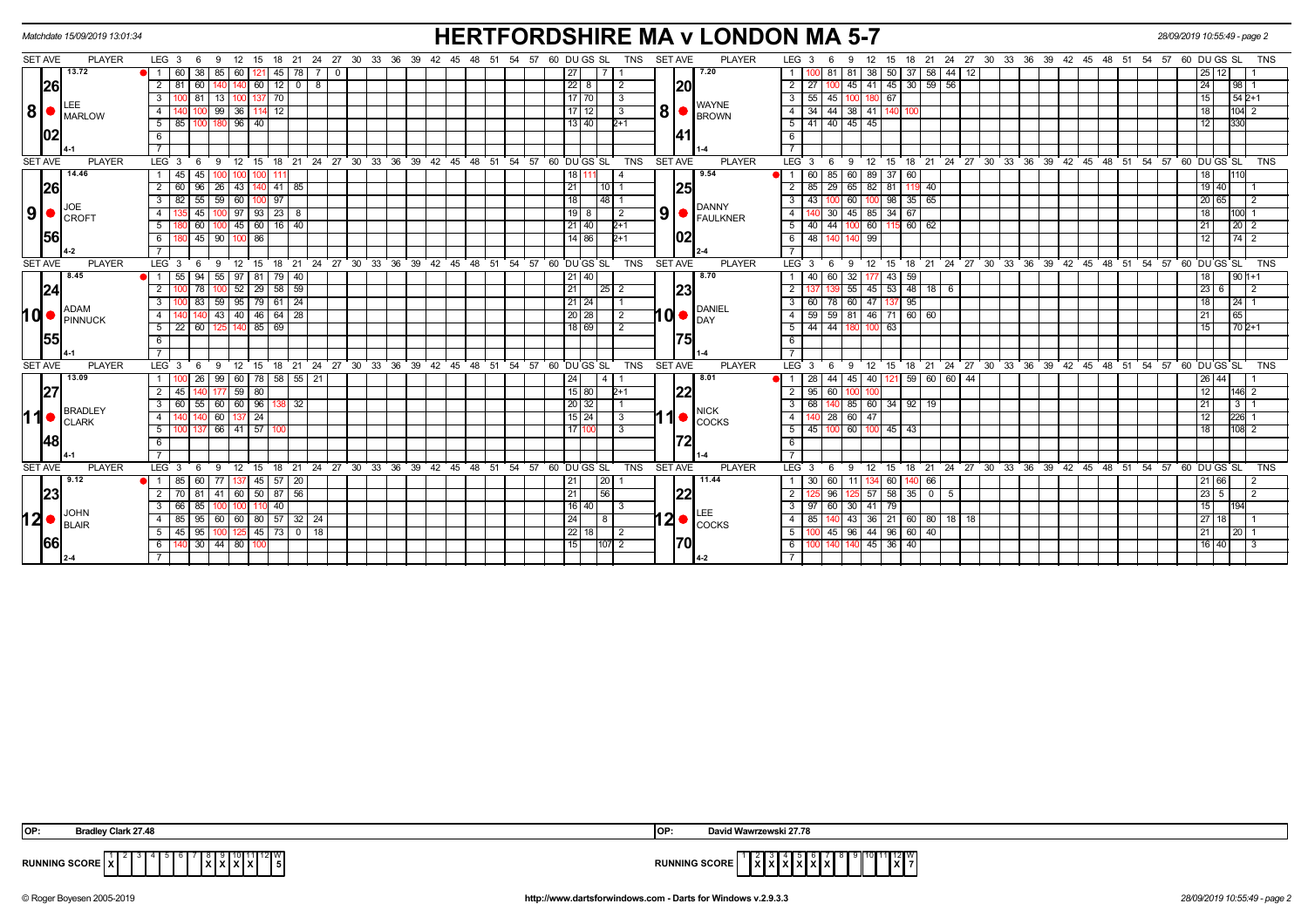| <b>HERTFORDSHIRE MA</b> |     |             |      |                |             |            |             |            |      |     |             | LONDON MA            |     |      |      |                |             |            |             |            |      |     |             |
|-------------------------|-----|-------------|------|----------------|-------------|------------|-------------|------------|------|-----|-------------|----------------------|-----|------|------|----------------|-------------|------------|-------------|------------|------|-----|-------------|
| <b>PLAYER</b>           | W/L | <b>LWON</b> | LOST | <b>AVE</b>     | <b>TAVE</b> | <b>PTS</b> | <b>DRTS</b> | <b>TON</b> | TON+ | 180 | <b>TONS</b> | <b>IPLAYER</b>       | W/L | LWON | LOST | <b>AVE</b>     | <b>TAVE</b> | <b>PTS</b> | <b>DRTS</b> | <b>TON</b> | TON+ | 180 | <b>TONS</b> |
| <b>Brad Phillips</b>    |     |             |      | 23.93          | 0.34        | 3303       | 138         |            |      |     | 9+1         | Will Blackwell       |     |      |      | 23.16          | 11.21       | 3243       | 140         |            |      |     |             |
| Nick Swain              |     |             |      | 22.19          |             | 1531       | 69          |            |      |     |             | Conan Whitehead      | W   |      |      | 27.08          | 11.07       | 2004       |             |            |      |     | $8 + 1$     |
| Kieran Brignell         |     |             |      | 24.62          | 9.87        | 3077       |             |            |      |     | -8+         | <b>Pip Blackwell</b> | W   |      |      | 26.17          | 18.43       | 3350       | 128         |            |      |     | $14 + 1$    |
| <b>Ricky Howard</b>     |     |             |      | $25.5^{\circ}$ | 10.96       | 2730       | 107         |            |      |     |             | David Wawrzewski     | W   |      |      | 27.78          | 15.73       | 2972       | 107         |            |      |     |             |
| <b>Keith Arber</b>      |     |             |      | 23.33          |             | 2240       | 96          |            |      |     | -9          | <b>Ben Cheeseman</b> | W   |      |      | 23.79          | 7.06        | 2379       | 100         |            |      |     |             |
| Daniel Varney           |     |             |      | 28.46          | 15.78       | 2874       |             |            |      |     | 13          | <b>Tommy Sanwell</b> | W   |      |      | 27.25          | 13.90       | 2834       | 104         |            |      |     | $11+1$      |
| Jarred Cole             |     |             |      | 25.48          | 0.95        | 2191       | 86          |            |      |     | <b>g</b>    | Lewis McGurn         | W   |      |      | 26.55          | 13.89       | 2443       |             |            |      |     | $10+1$      |
| Lee Marlow              |     |             |      | 26.02          | 13.72       | 2498       | 96          |            |      |     | $11 +$      | <b>Wayne Brown</b>   |     |      |      | $20.4^{\circ}$ | 7.20        | 1919       | 94          |            |      |     | $6+1$       |
| Joe Croft               |     |             |      | 26.56          | 14 46       | 2948       | 111         |            |      |     | $12+2$      | Danny Faulkner       |     |      |      | 25.02          | 9.54        | 2702       | 108         |            |      |     |             |
| <b>Adam Pinnuck</b>     |     |             |      | 24.55          | 8.45        | 2480       | 101         |            |      |     |             | Daniel Dav           |     |      |      | 23.75          | 8.70        | 2256       | 95          |            |      |     | $6+2$       |
| <b>Bradley Clark</b>    |     |             |      | 27.48          | 13.09       | 2501       | -91         |            |      |     | $10 +$      | Nick Cocks           |     |      |      | 22.72          | 8.01        | 2022       | 89          |            |      |     |             |
| John Blair              |     |             |      | 23.66          | 9.12        | 2815       | 119         |            |      |     | -8          | Lee Cocks            | W   |      |      | 22.70          | 11.44       | 2792       | 123         |            |      |     |             |
| <b>TOTALS</b>           |     | 31          | 36   | 25.15          | 0.00        | 31188      | 1240        |            |      |     | $112 + 6$   | <b>I TOTALS</b>      | W   |      |      | 24.65          | 0.00        | 30916      | 1254        | 67         | 36   |     | $109 + 7$   |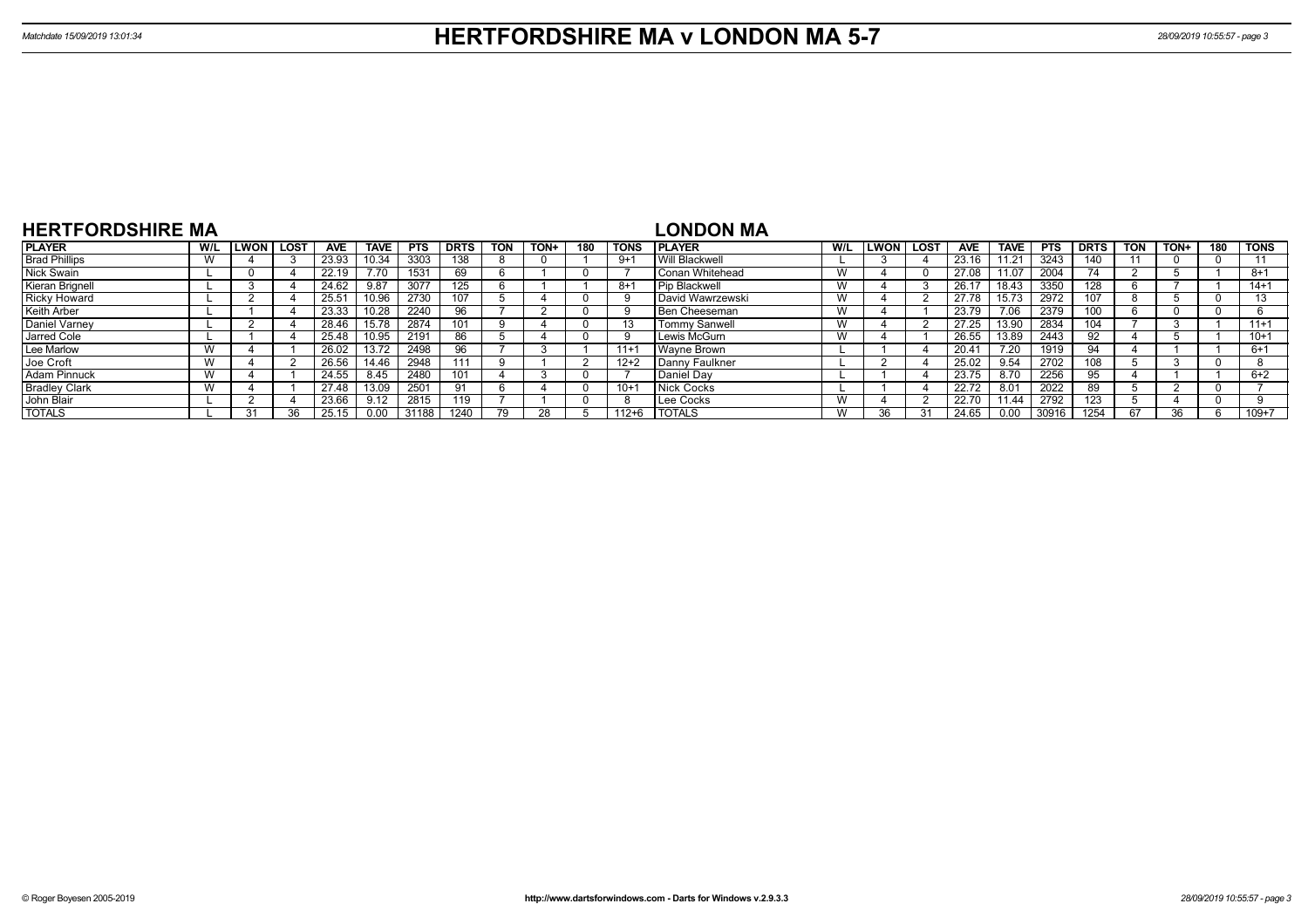| Matchdate 15/09/2019 10:41:09                       |                                                                        | <b>HERTFORDSHIRE WA v LONDON WA 4-2</b>                                                               |                                                                                                            | 28/09/2019 10:55:17 - page 1          |
|-----------------------------------------------------|------------------------------------------------------------------------|-------------------------------------------------------------------------------------------------------|------------------------------------------------------------------------------------------------------------|---------------------------------------|
| <b>SET AVE</b><br><b>PLAYER</b>                     | LEG $3 \quad 6$<br>12 15 18 21 24 27 30 33 36 39 42 45 48<br>- 9       | <b>PLAYER</b><br>54 57<br>60 DU GS SL<br>TNS<br><b>SET AVE</b><br>51                                  | LEG 3<br>12<br>18 21 24 27 30 33 36 39 42 45 48 51<br>-9<br>15<br>-6                                       | 57 60 DU GS SL<br>TNS<br>54           |
| 4.86                                                | 50<br>$43 \mid 33 \mid 59 \mid$<br>$82 \mid 82 \mid$<br>32<br>60       | 5.86<br>26 32                                                                                         | $81 \mid 25 \mid 84$<br> 28 32<br>45 100 45<br>$\bullet$ l 1 l 41                                          | 20 <br>27                             |
| 20 <br>$\overline{2}$                               | 90   95   34<br>52<br>$25 \mid 45 \mid$<br>60                          | 19 <sub>SHAZ</sub><br> 20 52                                                                          | $2 \mid 85 \mid$<br>46<br>$61 \mid 26$<br>140                                                              | 20<br>18<br>$\overline{2}$            |
| LOUISE<br>$\mathbf{1}$<br>$\mathbf{3}$<br>PEARSON   | 43 100 60 60 43 59 78                                                  | <b>DEBOO</b><br> 21 <br> 58 1                                                                         | 85 28 26 26 85 28<br>$3 \mid 100$                                                                          | $\overline{12}$<br>23 28              |
| $\overline{4}$<br> 48                               | 39 60 27 33 20 10 10<br>41   121                                       | COSTELLO<br> 28 10 <br>$\sqrt{2}$<br>182                                                              | 4   45   45   21   45   60   60   57   27   60                                                             | 27<br>$\overline{81}$                 |
| $\overline{5}$                                      |                                                                        | 1-3                                                                                                   | 5                                                                                                          |                                       |
| <b>PLAYER</b><br><b>SET AVE</b><br>LEG <sup>3</sup> | 12 15 18 21 24 27 30 33 36 39 42 45 48 51 54 57<br>- 9<br>- 6          | <b>SET AVE</b><br>60 DUGS SL<br><b>TNS</b><br><b>PLAYER</b>                                           | LEG <sub>3</sub><br>$^{\circ}$ 12<br>15 18 21 24 27 30 33 36 39 42 45 48 51 54 57 60 DUGS SL<br>- 9<br>- 6 | <b>TNS</b>                            |
| 4.60<br> 20                                         | 12 <sup>1</sup><br>28<br>55   41<br>85<br>8 4<br>97<br>- 8             | 1.00<br>31<br>13                                                                                      | 11 41 25 21<br>45<br>45<br>40   20                                                                         | 209<br>30                             |
| $\overline{2}$<br><b>TINA</b>                       | 97<br>34<br>$\overline{0}$<br>$\mathbf{A}^*$<br>l 8                    | 22 8<br>- 2<br><b>CARLY</b>                                                                           | $62$ 45 69<br>38<br>$2 \mid 41$<br>60 26<br>60                                                             | 100<br>24                             |
| $\mathbf{2}$<br>3<br><b>NEYLON</b>                  | 80 98<br>85 66<br>60<br>8<br>$\overline{a}$                            | 2<br>19 <sup>1</sup><br>$1 + 1$<br><b>TOWNSEND</b>                                                    | 26 28 45 60 100<br>$3 \mid 41$                                                                             | 201<br>18                             |
| $\overline{4}$<br> 88                               |                                                                        | 79                                                                                                    | $\overline{4}$                                                                                             |                                       |
| 5 <sup>5</sup>                                      |                                                                        |                                                                                                       | 5 <sup>5</sup>                                                                                             |                                       |
| <b>SET AVE</b><br><b>PLAYER</b><br>LEG <sub>3</sub> | 30 33 36 39 42 45 48 51<br>$24$ 27<br>12<br>18<br>21<br>-6<br>-9<br>15 | 54 57<br>60 DU GS SL<br><b>TNS</b><br><b>SET AVE</b><br><b>PLAYER</b>                                 | 24 27 30 33 36 39 42 45 48 51<br>LEG 3<br>12<br>15<br>18 21<br>9                                           | 54 57 60 DU GS SL<br><b>TNS</b>       |
| 3.60                                                | $29 \mid 32 \mid 54$<br>85<br>45   41  <br>79<br>79 57                 | 9.36<br>27 54                                                                                         | 68<br>39 16<br>29<br>30   43  <br>93<br>26                                                                 | 32<br>27                              |
| <b>DEBBIE</b>                                       | 48<br>$25$   47<br>83   57<br>108                                      | 20<br>$121$ 48<br>2<br><b>STEPH</b>                                                                   | 22<br>$32 \mid 26$<br>30 <sup>1</sup>                                                                      | 170<br>18<br>$\overline{2}$           |
| 3<br>3<br><b>JONES</b>                              | 39<br>29<br>85   41<br>119                                             | 3 <sup>1</sup><br>21<br>  6   1<br><b>STUTLEY</b>                                                     | $26 \mid 67$<br>40<br>$3^{\circ}$<br>-42<br>60<br>26                                                       | $22$ 40                               |
| 15                                                  | $17$ 95<br>$52$ 85 76<br>79                                            | 24 <br>21<br>138                                                                                      | $4 \mid 40$<br>85 60<br>$59$ 92<br>40                                                                      | 21 40                                 |
| 5 <sub>1</sub>                                      | 41   81<br>29 26 83 95 41<br>41                                        | 24<br>$\overline{64}$<br>$3-2$                                                                        | 5   70<br>78 36 1<br>16<br>60 l<br>0 1 16                                                                  | 25 16<br>$\overline{2}$               |
| <b>SET AVE</b><br><b>PLAYER</b><br>LEG <sub>3</sub> | 24<br>30 33 36 39 42 45 48 51<br>27                                    | 60 DU GS SL<br><b>PLAYER</b><br>54 57<br><b>TNS</b><br><b>SET AVE</b>                                 | LEG <sup>3</sup><br>24<br>27<br>ີ 30<br>33 36 39 42 45 48 51 54 57<br>15<br>18<br>21                       | DU GS SL<br><b>TNS</b><br>60          |
| 4.00<br>17                                          | 36<br>$45$ 30<br>85<br>41   74<br>45<br>$\mathbf{0}$                   | 4.00<br>30 36                                                                                         | 33   21<br>45<br>51<br>45<br>45                                                                            | $\overline{20}$<br>27                 |
| 2<br>DANIELLE                                       | 85<br>30<br>37 38<br>2<br>$\Omega$<br>45   45  <br>100                 | 30<br>138 L<br><b>NICKY</b>                                                                           | 58   69   3   12<br>60<br>$80 \mid 45 \mid$<br>45<br>60<br>- 60<br>9                                       | $32 \mid 12$                          |
| 4<br>3<br><b>IFRY</b>                               | $\sqrt{41}$<br>55 40<br>$32$   48<br>40<br>60<br>$\circ$ 1<br>100      | 4<br>$128$ 40<br><b>PATTEN</b>                                                                        | 85 60 41 26 60 65 44 40<br>3   60                                                                          | 20<br>27                              |
| $\overline{4}$<br>187                               | $85 \mid 37$<br>$85 \mid 30 \mid 25$<br>99   40<br>100                 | 22 40<br>169                                                                                          | $4 \mid 81$<br>$30 \mid 41$<br>45<br>26<br>60<br>100                                                       | 18<br>24                              |
| $5\overline{)}$                                     |                                                                        |                                                                                                       | 5 <sup>5</sup>                                                                                             |                                       |
| <b>SET AVE</b><br><b>PLAYER</b><br><b>LEG</b>       | 30 <sup>°</sup><br>33 36<br>$39^{\circ}$<br>18<br>24<br>27<br>15<br>21 | $42 \quad 45$<br>$-48$<br>51<br>54 57<br>60 DU GS SL<br><b>TNS</b><br><b>SET AVE</b><br><b>PLAYER</b> | LEG <sup>'</sup><br>24<br>$27 \cdot 30$<br>$33^\circ$<br>36 39<br>42 45 48 51<br>21<br>-9<br>15<br>18      | 54<br>57<br>60 DU GS SL<br><b>TNS</b> |
| 0.00<br>17'                                         | 58   60   45<br>60   41<br>40<br>-60 I                                 | 8.35<br> 21 <br>137                                                                                   | 88 0<br>60<br>12<br>1401601<br>- 6<br>135.                                                                 | $22 \mid 6$                           |
| $\overline{2}$<br><b>REBECCA</b>                    | 58   80   41   58   45   43   26   65   26   19                        | 20<br>30<br> 40 <br><b>CASEY</b>                                                                      | $2 \mid 26$<br>100 60<br>81 180 0<br>$12$ $0$ $6$<br>36                                                    | $30 \ 6$<br>$2+1$                     |
| 5<br>$\mathbf{3}$<br>FARMER                         | 60 41 60 60 80 81                                                      | 5<br>18<br><b>GALLAGHER</b>                                                                           | $3 \mid 41$<br>60 140<br>$-45$<br>0.63<br>12                                                               | $20 \mid 12$<br>$\overline{2}$        |
| $\overline{4}$<br> 49                               |                                                                        | 188                                                                                                   | $\overline{4}$                                                                                             |                                       |
| $\overline{5}$                                      |                                                                        |                                                                                                       | 5                                                                                                          |                                       |
| <b>PLAYER</b><br>LEG <sub>3</sub><br><b>SET AVE</b> | 12<br>18<br>$^{\circ}$ 21<br>- 6<br>- 9<br>15                          | <b>PLAYER</b><br>24 27 30 33 36 39 42 45 48 51 54 57 60 DUGS SL<br><b>TNS</b><br><b>SET AVE</b>       | $LEG^3$ 3<br>18 21 24 27 30 33 36 39 42 45 48 51 54 57 60 DUGS SL<br>12<br>15<br>- 6<br>- 9                | <b>TNS</b>                            |
| 4.00<br><b>e</b> l 1 I<br>17                        | $100 \quad 53 \quad 29 \quad 8$<br>$26 \mid 22 \mid 60$<br>$100$ 81 22 | 5.00<br>$\sqrt{29}$ 8<br>2<br>l18                                                                     | $100$ 85 56 24 12<br>1 60<br>60 I<br>85                                                                    | 12 <br>27                             |
| $\overline{2}$<br><b>KIRSTY</b>                     | 65   85   45   60   81   42   28   47   40   8                         | $\sqrt{30}$ 8<br><b>DEBS</b>                                                                          | $2 \mid 55$<br>100 45 57 100 24<br> 0 15 1                                                                 | 30 <sup>1</sup>                       |
| 6<br>3<br><b>BOND</b>                               | $41 \mid 36 \mid$<br>$60$ 38 $26$ 60 60                                | 6<br>24<br> 80 1<br><b>WATLING</b>                                                                    | $3   45   60   85   81   45   100   54   31$                                                               | 23   31<br>$\overline{1}$             |
| $\overline{4}$<br>65                                | 81   26   100   60   55   45   94   0   40                             | 26 40 <br>02                                                                                          | 4   45   60   60   60   45   26   85   45   15                                                             | 27<br>$\sqrt{60}$                     |
| 5                                                   |                                                                        |                                                                                                       | 5 <sup>1</sup>                                                                                             |                                       |

| OP:         | Tina Nevlon 20.88                                       | OP:          | <b>Concu</b> | Gallaɑher |              | 20.88 |
|-------------|---------------------------------------------------------|--------------|--------------|-----------|--------------|-------|
|             |                                                         |              |              |           |              |       |
| <b>RUNN</b> | $\lambda$<br>$\sim$<br>…טט∪ר…<br>$\mathbf{v}$<br>$\sim$ | אווס<br>VNIN | auure        |           | $\mathbf{v}$ |       |

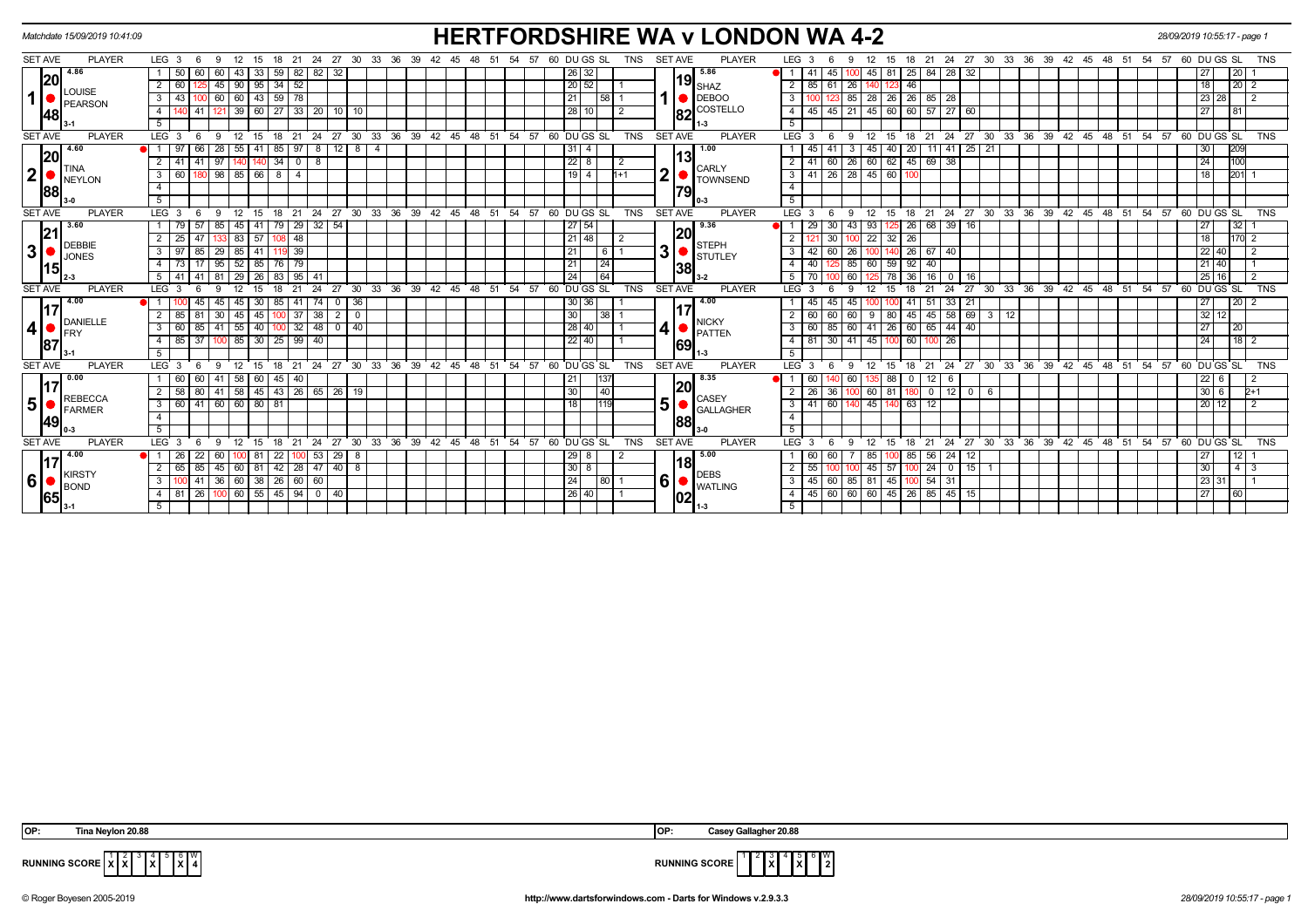| <b>HERTFORDSHIRE WA</b> |     |             |             |            |      |      |      |            |      |     |       | <b>LONDON WA</b>        |     |      |      |            |             |            |             |     |      |     |             |
|-------------------------|-----|-------------|-------------|------------|------|------|------|------------|------|-----|-------|-------------------------|-----|------|------|------------|-------------|------------|-------------|-----|------|-----|-------------|
| <b>PLAYER</b>           | W/L | <b>LWON</b> | <b>LOST</b> | <b>AVE</b> | TAVE | PTS  | DRTS | <b>TON</b> | TON+ | 180 | TONS  | <b>PLAYER</b>           | W/L | LWON | LOST | <b>AVE</b> | <b>TAVE</b> | <b>PTS</b> | <b>DRTS</b> | TON | TON+ | 180 | <b>TONS</b> |
| Louise Pearson          |     |             |             | 20.48      | 4.86 | 1946 |      |            |      |     |       | Shaz Deboo Costello     |     |      |      | 19.82      | 5.86        | 1883       |             |     |      |     |             |
| Tina Neylon             |     |             |             | 20.88      | 4.60 | 1503 |      |            |      |     | $3+1$ | <b>I</b> Carly Townsend |     |      |      | 13.79      | 1.00        | 993        |             |     |      |     |             |
| Debbie Jones            |     |             |             | 21.15      | 3.60 | 241  |      |            |      |     |       | Steph Stutley           | v v |      |      | 20.38      | 9.36        | 2303       | 10.         |     |      |     |             |
| Danielle Fry            |     |             |             | 17.8       | 4.00 | 1966 | 110  |            |      |     |       | Nicky Patten            |     |      |      |            | 4.00        | 1946       | 110         |     |      |     |             |
| Rebecca Farmer          |     |             |             | 7.49،      | 0.00 | 1207 |      |            |      |     |       | Casey Gallagher         | v v |      |      | 20.88      | 8.35        | 1503       |             |     |      |     | $6+1$       |
| <b>Kirsty Bond</b>      |     |             |             | 17.65      | 4.00 | 1924 | 109  |            |      |     |       | Debs Watling            |     |      |      |            | 5.00        | 1928       | 107         |     |      |     |             |
| <b>TOTALS</b>           |     |             |             |            | 0.00 |      | 569  |            |      |     | $18+$ | <b>I TOTALS</b>         |     |      |      |            | 0.00        | 10556      | 560         |     |      |     | $29+1$      |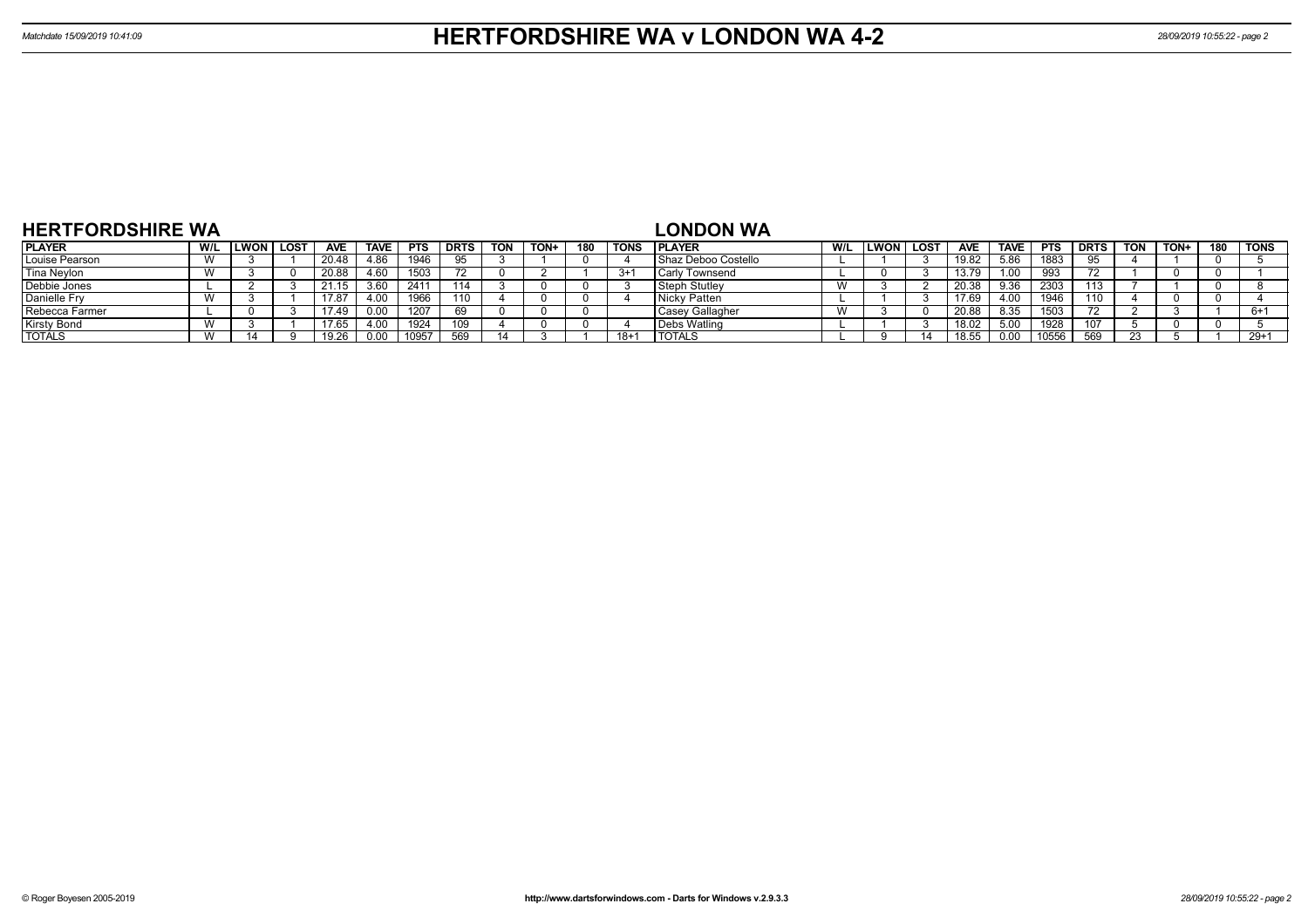|                   | Matchdate 14/09/2019 13:28:52         |                                                                                                       | <b>HERTFORDSHIRE MB v LONDON MB 5-7</b>                                                                          | 28/09/2019 10:54:48 - page                                                                      |
|-------------------|---------------------------------------|-------------------------------------------------------------------------------------------------------|------------------------------------------------------------------------------------------------------------------|-------------------------------------------------------------------------------------------------|
| <b>SET AVE</b>    | <b>PLAYER</b>                         | LEG 3 6 9 12 15 18 21 24 27 30 33 36 39 42 45 48 51 54 57 60 DUGS SL                                  | TNS SET AVE<br><b>PLAYER</b>                                                                                     | LEG 3  6  9  12  15  18  21  24  27  30  33  36  39  42  45  48  51  54  57  60  DUGS SL<br>TNS |
|                   | 12.42                                 | $95 \mid 99 \mid 79 \mid 60 \mid 28$<br>$\overline{1}$                                                | 6.74<br>16   28                                                                                                  | 60   40   81  <br><b>M</b> 1<br>60                                                              |
|                   | 21                                    | 60   41   100   40   20  <br>2 100                                                                    | 21<br>20 20 <br>l 3                                                                                              | $\overline{2}$<br>45 43 100 26 96 54<br>18                                                      |
|                   |                                       | 3 66 60 137 42 85 51 20                                                                               | 21                                                                                                               | 3   83   81   55   28   58   95   53   48<br>23 48                                              |
| $\mathbf{1}$      | <b>MICK</b><br>SPRIGGS                | $26$   97<br>$100$ 58   16  <br>$\overline{4}$<br>$\overline{2}$<br>1በበ<br>- 0                        | <b>DANNY</b><br>27 <sup>1</sup><br>$\begin{array}{c c c c c} \hline 2 & 3 \\ \hline \end{array}$<br><b>BROWN</b> | 95   100   38   78   60   39   73   0   18<br>25 18<br>4                                        |
|                   |                                       | 5<br>60 40 100 125 59                                                                                 | 15<br>$ 117 $ 2                                                                                                  | 42   100   66   97   134   62<br>5<br>18 62<br>$\sqrt{2}$                                       |
|                   | 53                                    | 6 91 41 44 100 95 58 32 20 10 5 0                                                                     | 42<br>33 <br>1511                                                                                                | 6   57   60   84   81   21   81   74   30   9   0   4<br>$31$   4                               |
|                   |                                       |                                                                                                       |                                                                                                                  |                                                                                                 |
| <b>SET AVE</b>    | <b>PLAYER</b>                         | LEG <sub>3</sub><br>6 9 12 15 18 21 24 27 30 33 36 39 42 45 48 51 54 57 60 DUGS SL                    | <b>SET AVE</b><br><b>PLAYER</b><br>TNS                                                                           | LEG 3 6 9 12 15 18 21 24 27 30 33 36 39 42 45 48 51 54 57 60 DUGS SL<br>TNS                     |
|                   | 20.42                                 | 1 28 60 100 41 100 45 102                                                                             | 9.94<br>$\vert 25 \vert 3$<br> 21                                                                                | 1 60 85 55 60 140 28 73<br>21 73                                                                |
|                   | 26                                    | 100 140 22 96 36<br>$\overline{2}$<br>81<br>26                                                        | 23<br>20 36 <br>$\vert$ 2                                                                                        | 41   90   45   45   44   78<br>$\overline{2}$<br>21<br>58                                       |
|                   |                                       | 60 60 85<br>$100$ $100$ 30 40<br>3<br>26 <sup>1</sup>                                                 | $22$ 40<br>$\vert$ 2                                                                                             | 41 30 85 50 59 100 96<br>21<br>40 1<br>3 I                                                      |
| $\vert$ 2 $\vert$ | GARY                                  | 81 100 60 100<br>4                                                                                    | MATT<br>2 •<br>15<br>14013                                                                                       | 4 60 98 140 95 72 36<br>18 36                                                                   |
|                   | <b>WEBB</b>                           | 105 36                                                                                                | <b>WINZAR</b><br>11 36<br>$3+2$                                                                                  | 5   43   45   60<br>-9                                                                          |
|                   |                                       | 6 43 60<br>135 100 85 18                                                                              | 102<br>18<br> 60 2                                                                                               | 100 100 38 25 100 114 24<br>6<br>$20$ 24                                                        |
|                   |                                       | $140$ 140 60 0 0 0 40<br>7 80 41                                                                      | 22   40  <br>$\overline{2}$                                                                                      | $55 \mid 55 \mid 36$<br>100 60 85 70<br>21<br>$40$ 1<br><b>7</b> I                              |
| <b>SET AVE</b>    | <b>PLAYER</b>                         | LEG <sup>3</sup><br>$9 \t12 \t15$<br>6                                                                | 18 21 24 27 30 33 36 39 42 45 48 51 54 57 60 DUGS SL<br><b>TNS</b><br><b>SET AVE</b><br><b>PLAYER</b>            | LEG 3<br>12 15 18 21 24 27 30 33 36 39 42 45 48 51 54 57<br>60 DU GS SL<br><b>TNS</b><br>6<br>9 |
|                   | 13.70                                 | 00 41 80 41 99 43 73 24<br>$\mathbf{1}$                                                               | 14.72<br>23 24                                                                                                   | 1 35 45 80 100 100 112 22<br>$\overline{0}$<br>24                                               |
|                   | 25                                    | 65 24 100 62 50<br>2                                                                                  | 23<br>18<br>20 2+1                                                                                               | 60<br>$140$ 96 13 12<br>2 I<br>16 12<br>2+1                                                     |
|                   |                                       | $50$ 65 $125$ 80 85 56 40<br>$\overline{\mathbf{3}}$                                                  | 20   40  <br>$\overline{11}$                                                                                     | 66 100 100 81 34 0<br>3<br>21<br>$20 \quad 3$                                                   |
|                   | ЛM<br>$3$ $\bullet$ $\frac{100}{100}$ | 140 65 I<br>96                                                                                        | <b>SHANE</b><br>$3$ $\bullet$ $\frac{1}{\text{WILSON}}$<br>$14$ 96<br>I 3                                        | $\overline{4}$<br>45 I<br>l 78<br>78<br>12<br>200 1                                             |
|                   |                                       | $60$   100   23   53<br>5                                                                             | 18<br> 40 3                                                                                                      | 140 81 60<br>5 <sup>5</sup><br>$100$ 0 20<br>$21 \,   \, 20$<br>  3                             |
|                   | I181                                  | 45 60 85 79 16 16<br>- 6                                                                              | 49<br>24 16 <br>$\overline{2}$                                                                                   | 60 36 100 60 60 60 47<br>21<br>6<br>78                                                          |
|                   |                                       |                                                                                                       |                                                                                                                  | $\overline{7}$                                                                                  |
| <b>SET AVE</b>    | <b>PLAYER</b>                         | LEG $3 \quad 6$<br>9 12 15 18 21 24 27 30 33 36 39 42 45 48 51 54 57 60 DUGS SL                       | <b>SET AVE</b><br><b>PLAYER</b><br>TNS                                                                           | LEG <sub>3</sub><br>12 15 18 21 24 27 30 33 36 39 42 45 48 51 54 57 60 DUGS SL<br>69<br>TNS     |
|                   | 6.74                                  | 43   45   98   89   38<br>$\overline{1}$<br>68                                                        | 9.35<br> 20 <br>21                                                                                               | 28 55 95 45 80<br>$\overline{1}$<br>80<br>21   80                                               |
|                   | 21                                    | 2 42 59 45 57 134 60 35                                                                               | 22<br>21<br> 69 1                                                                                                | $\overline{2}$<br>60   87   95   27   55   137<br>8 <sup>1</sup><br>32<br>24 32                 |
|                   |                                       | $97$ 140 40 96<br>$\overline{\mathbf{3}}$<br>28                                                       | 18 96<br>$\overline{2}$                                                                                          | 45 122 60<br>$\overline{3}$<br>15<br>56 3                                                       |
| 4                 | <b>PETER</b>                          | 32 44 100 40 45 9 57<br>4                                                                             | <b>MATT</b><br>$ 174 $ 1<br>211                                                                                  | 30   100   45   85   83   41   57   60<br>4<br>23 60                                            |
|                   | <b>MAYS</b>                           | 30 60 100 45 61 93 42 35<br>5                                                                         | $4$ $\bullet$ $\overline{\phantom{a}}$ CROWLEY<br>24<br>$ 35 $ 1                                                 | 100 98 140 45 52 26 8 32<br>5 <sup>5</sup><br>24 32<br>$\vert$ 2                                |
|                   | 102                                   | 6                                                                                                     | 189                                                                                                              | 6                                                                                               |
|                   |                                       |                                                                                                       |                                                                                                                  | $\overline{7}$                                                                                  |
| <b>SET AVE</b>    | <b>PLAYER</b>                         | 9 12 15 18 21 24 27 30 33 36 39 42 45 48 51 54 57 60 DUGS SL<br>LEG 3<br>6                            | TNS<br>SET AVE<br><b>PLAYER</b>                                                                                  | LEG <sub>3</sub><br>6 9 12 15 18 21 24 27 30 33 36 39 42 45 48 51 54 57 60 DUGS SL<br>TNS       |
|                   | 19.85                                 | 1 30 100 60 57 60 60                                                                                  | 11.40<br>18<br> 134  1                                                                                           | 100 81 55 100 40 85 40<br>21 40<br>  1                                                          |
|                   | 19                                    | $41 \mid 60 \mid 59 \mid$<br>$\overline{2}$<br>43<br>100<br>38 0 20<br>140                            | 26 20 <br> 21<br>$\vert$ 2                                                                                       | $\overline{2}$<br>26 66 26 85<br>93 41 64 45<br>24                                              |
|                   |                                       | 60 41 58 43 28 60<br>3                                                                                | 18  <br> 211                                                                                                     | 60 55 100 83<br>$140$ 23 40<br>3<br>19   40<br>l 2                                              |
| 5 <sup>1</sup>    | LLOYD                                 | 4 66 60 26 45 60 60 96 68 16 4                                                                        | JAMIE<br>$5\bullet$                                                                                              | 4   52   100   60   55   140   38   36   10   0<br>27 I<br>1012                                 |
|                   | <b>WINTLE</b>                         | 5   140   26   22   54   47   41   131                                                                | <b>GREEN</b><br>  21  <br> 40 2                                                                                  | 5   95   60   44   100   100   82   12  <br>8<br>$23 \mid 8$<br>l 2                             |
|                   |                                       | $45 \mid 22 \mid 134 \mid$<br>$50 \mid 5 \mid$<br>6<br>$\Omega$                                       | 24<br>$5 \mid 3$                                                                                                 | 75 60 42 24<br>6<br>24 125<br>22 16<br>$\overline{2}$<br>16                                     |
|                   |                                       |                                                                                                       |                                                                                                                  | $\overline{7}$                                                                                  |
| <b>SET AVE</b>    | <b>PLAYER</b>                         | $LEG_3$ 6<br>9 12 15 18 21 24 27 30 33 36 39 42 45 48 51 54 57 60 DUGS SL                             | TNS<br><b>SET AVE</b><br><b>PLAYER</b>                                                                           | LEG 3<br>6 9 12 15 18 21 24 27 30 33 36 39 42 45 48 51 54 57 60 DUGS SL<br>TNS                  |
|                   | 13.40                                 | 1   97   40   95   46   140   43   35   0                                                             | 7.50<br>24<br>$\overline{5}$ $\overline{1}$                                                                      | 100 26 24 60 45 81 105 60<br>$\overline{1}$<br>23 60<br>$\overline{2}$                          |
|                   | 20                                    | 2   60   45   55   60                                                                                 | 124<br>15<br>$ 181 $ 1                                                                                           | $60$ 60<br>140 60 56<br>$\overline{2}$<br>$17$ 56<br>$\sqrt{2}$                                 |
|                   |                                       | 3 45 30 70 34 96 55 11                                                                                | 21<br><b>160</b>                                                                                                 | 3 60 140 85 41 85 50 40<br>19 40                                                                |
| 6                 | BARRY                                 | 83 85 60 100 55 64<br>$\overline{4}$<br>-34                                                           | <b>GRAHAM</b><br>21<br>l 20 l                                                                                    | 4 45 9 140 45 85 41 78<br>58<br>24 58                                                           |
|                   | <b>O</b> CURRANT                      | 5                                                                                                     | <b>RACKSTRAW</b>                                                                                                 | 5 <sup>5</sup>                                                                                  |
|                   |                                       | 6                                                                                                     |                                                                                                                  | 6                                                                                               |
|                   |                                       |                                                                                                       |                                                                                                                  | 7                                                                                               |
| <b>SET AVE</b>    | <b>PLAYER</b>                         | LEG 3 6 9 12 15 18 21 24 27 30 33 36 39 42 45 48 51 54 57 60 DUGS SL                                  | <b>PLAYER</b><br>TNS<br><b>SET AVE</b>                                                                           | LEG 3 6 9 12 15 18 21 24 27 30 33 36 39 42 45 48 51 54 57 60 DUGS SL<br>TNS                     |
|                   | 15.85                                 | 1   30   26   30   125   121  <br>$100$ 69                                                            | 7.00<br>21 69                                                                                                    | $\bullet$   1   28   60   60   100   28   58   39                                               |
|                   |                                       | 2 44 81 60 59 100 53 39 65                                                                            | 18<br>24 65                                                                                                      | $\overline{2}$<br>17   45   60   22   40   100<br>21<br>117 2                                   |
|                   |                                       | $\boxed{60}$ $\boxed{59}$ $\boxed{65}$ $\boxed{45}$ $\boxed{28}$ $\boxed{35}$ $\boxed{40}$<br>3<br>30 | 25 40                                                                                                            | 3 68 60 43 60 26 100 100<br>0   14<br>27<br>$30 \mid 2$                                         |
| $\overline{7}$    | JONATHAN                              | 4 30 85 59 68 95 80 44 26 14                                                                          | <b>TONY</b><br>25 14                                                                                             | 81   100   45   100   26   45   86   14<br>4<br>24<br>$4 \mid 2$                                |
|                   | CREED                                 | -5                                                                                                    | <b>HAMIT</b>                                                                                                     | 5                                                                                               |
|                   |                                       | 6                                                                                                     | 55                                                                                                               | 6                                                                                               |
|                   |                                       |                                                                                                       |                                                                                                                  |                                                                                                 |



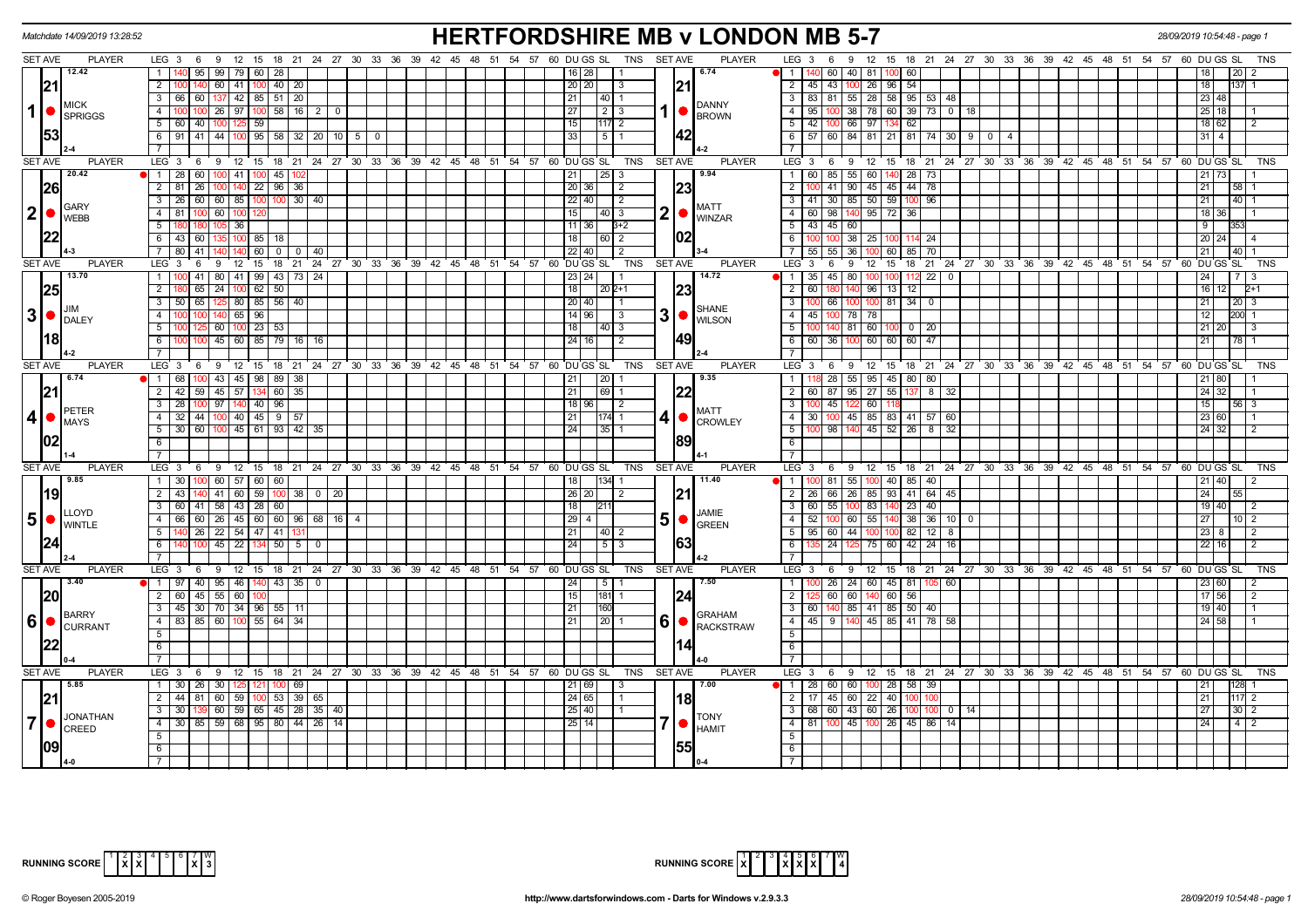|      |                | Matchdate 14/09/2019 13:28:52 |                                            |                       |               |                       |                |                           |                                                       |       |                  |  |             |          |                        |                |                |                | <b>HERTFORDSHIRE MB v LONDON MB 5-7</b>                                     |                 |                  |                 |                                          |               |               |              |                    |  |  |                                     |                                                      |         | 28/09/2019 10:55:00 - page 2 |                 |                |
|------|----------------|-------------------------------|--------------------------------------------|-----------------------|---------------|-----------------------|----------------|---------------------------|-------------------------------------------------------|-------|------------------|--|-------------|----------|------------------------|----------------|----------------|----------------|-----------------------------------------------------------------------------|-----------------|------------------|-----------------|------------------------------------------|---------------|---------------|--------------|--------------------|--|--|-------------------------------------|------------------------------------------------------|---------|------------------------------|-----------------|----------------|
|      | SET AVE        | <b>PLAYER</b>                 | LEG <sub>3</sub><br>6                      | 9 12 15               |               |                       |                |                           | 18 21 24 27 30 33 36 39 42 45 48 51 54 57 60 DU GS SL |       |                  |  |             |          |                        | TNS            | <b>SET AVE</b> |                | <b>PLAYER</b>                                                               |                 | LEG <sub>3</sub> |                 | 9                                        | 12<br>15      |               |              |                    |  |  |                                     | 18 21 24 27 30 33 36 39 42 45 48 51 54 57            |         | 60 DU GS SL                  |                 | <b>TNS</b>     |
|      |                | 13.35                         | 125 81<br>$\blacksquare$ 1                 | 60                    | 105 90 40     |                       |                |                           |                                                       |       |                  |  |             |          | 17140                  |                |                |                | 12.25                                                                       |                 | 45               | 58              |                                          | 140 68        |               |              |                    |  |  |                                     |                                                      |         |                              | 90              |                |
|      | 26             |                               | 2<br>80                                    | 81                    |               |                       |                |                           |                                                       |       |                  |  |             | 1211     |                        | $2+1$          |                | 26             |                                                                             |                 | 60               | 64              | 81                                       | 60            |               |              |                    |  |  |                                     |                                                      |         | 12                           | 236             |                |
|      |                |                               | $\mathbf{3}$<br>85                         | $45$ 100 1            |               |                       |                |                           |                                                       |       |                  |  |             | 15       |                        | 71   3         |                |                |                                                                             | 3 I             | 96               | 58              | 57 140 150                               |               |               |              |                    |  |  |                                     |                                                      |         | 15 150                       |                 | $\overline{2}$ |
| 8    | $\bullet$      | <b>MATT</b><br>ROBINSON       | -4<br>81                                   |                       | $60$ 55       | $0$   10              |                |                           |                                                       |       |                  |  |             | 21       |                        | 30 2           |                |                | <b>BEN</b><br>$\vert 8 \vert$ $\bullet$ $\vert_{\text{WEST}}^{\text{perv}}$ |                 | 95               | 60              |                                          | $-44$<br>81   |               | 75   26   20 |                    |  |  |                                     |                                                      |         | 23 20                        |                 |                |
|      |                |                               | 5<br>43<br>80                              | 100                   | 43   91       |                       |                |                           |                                                       |       |                  |  |             | 15       |                        | $144$ 1        |                |                |                                                                             | -5              |                  |                 | 93 I                                     | 74<br>134     |               |              |                    |  |  |                                     |                                                      |         | $15$ 74                      |                 | -3             |
|      | 30             |                               | 6<br>41<br>$45 \vert$                      | $\sqrt{60}$           |               | $145$   100   60   45 |                |                           |                                                       |       |                  |  |             | 21       |                        | $105$   1      |                | 127            |                                                                             | 6               | 84               | 121             | 83                                       | 140 37        |               | 18   10   8  |                    |  |  |                                     |                                                      |         | $22 \mid 8$                  |                 | $\overline{2}$ |
|      |                |                               |                                            |                       |               |                       |                |                           |                                                       |       |                  |  |             |          |                        |                |                |                |                                                                             |                 |                  |                 |                                          |               |               |              |                    |  |  |                                     |                                                      |         |                              |                 |                |
|      | <b>SET AVE</b> | <b>PLAYER</b>                 | LEG 3<br>- 6                               | 9                     | $12$ 15       |                       |                | 18 21 24 27 30            |                                                       | 33 36 | $39 \t 42 \t 45$ |  |             |          | 48 51 54 57 60 DUGS SL | <b>TNS</b>     | <b>SET AVE</b> |                | <b>PLAYER</b>                                                               | $LEG^{\cdot}$ 3 |                  | - 6             | 9                                        | 12<br>15      |               |              |                    |  |  |                                     | 18 21 24 27 30 33 36 39 42 45 48 51 54 57 60 DUGS SL |         |                              |                 | <b>TNS</b>     |
|      |                | 12.99                         | $\overline{1}$<br>43                       | 60                    | $100$ 44      |                       |                |                           |                                                       |       |                  |  |             | 15       |                        | 154  2         |                |                | 9.52                                                                        | <b>i</b> 1      | 45               | 85              | 83                                       | 58            |               |              |                    |  |  |                                     |                                                      |         |                              |                 |                |
|      | 23             |                               | $\overline{2}$<br>45                       | 44<br>97              |               | 33                    | $\mathbf{0}$   | $\overline{4}$<br>4 I     |                                                       |       |                  |  |             | $26$   4 |                        | 2              |                | 122            |                                                                             |                 |                  |                 | 43 <sup>1</sup>                          | 60 85         |               | $16$ 12 $2$  |                    |  |  |                                     |                                                      |         | 24                           | $2P+1$          |                |
|      |                | ANTHONY                       | $\overline{\mathbf{3}}$<br>59              | 45<br>60              | 45            | $83 \mid 72$          |                |                           |                                                       |       |                  |  |             |          | 20 72                  |                |                |                | <b>CHRIS</b>                                                                | 3               | 56               | 32              | 60                                       | 92<br>85      | 58            | 15           |                    |  |  |                                     |                                                      |         | 21                           | 103             |                |
| 9    |                | <b>TARRY</b>                  | $\overline{4}$<br>45                       | 80                    |               | 70 123 58 21          |                | $\overline{4}$            |                                                       |       |                  |  |             |          | $22$   4               | $\sqrt{2}$     |                | 9 •            | <b>HOGG</b>                                                                 | 4               | 26               |                 | 81                                       | 140 80        | $34 \mid 26$  |              |                    |  |  |                                     |                                                      |         | 21                           | $14 \mid 2$     |                |
|      |                |                               | 41<br>60                                   | 55                    | 125 81        | 99                    |                |                           |                                                       |       |                  |  |             | 18       |                        | 40  1          |                |                |                                                                             |                 | 54               | 80              | 43                                       | 85            | $100$ 38      |              |                    |  |  |                                     |                                                      |         | $19$ 38                      |                 |                |
|      | 83             |                               | 6                                          | $-59$   100   66      |               | $\sqrt{36}$           |                |                           |                                                       |       |                  |  |             |          | $\overline{17}$ 36     | 3              |                | 147            |                                                                             |                 |                  |                 | 6 22 45 94 45 60                         |               |               |              |                    |  |  |                                     |                                                      |         | 15                           | 235             |                |
|      |                |                               |                                            |                       |               |                       |                |                           |                                                       |       |                  |  |             |          |                        |                |                |                |                                                                             |                 |                  |                 |                                          |               |               |              |                    |  |  |                                     |                                                      |         |                              |                 |                |
|      | <b>SET AVE</b> | <b>PLAYER</b>                 | LEG <sub>3</sub>                           | 12<br>9               | 15            | 18                    | $^{\circ}$ 21  |                           | 24 27 30 33 36 39 42 45 48 51 54 57 60 DUGS SL        |       |                  |  |             |          |                        | <b>TNS</b>     |                | <b>SET AVE</b> | <b>PLAYER</b>                                                               |                 | LEG 3            |                 | 9                                        | 12<br>15      | $18 \quad 21$ |              |                    |  |  |                                     | 24 27 30 33 36 39 42 45 48 51 54 57 60 DUGS SL       |         |                              |                 | <b>TNS</b>     |
|      |                | 5.50                          | 30                                         | 59 <sub>1</sub>       | 80   41       |                       | $145$ 110 28   | 6                         |                                                       |       |                  |  |             | 27       |                        |                |                |                | 9.40                                                                        |                 |                  | 42              | 59                                       | 41<br>41      | $40 \mid 81$  |              | $\sqrt{20}$<br>120 |  |  |                                     |                                                      |         | $25 \overline{\smash{)}20}$  |                 |                |
|      | 22             |                               | $\overline{2}$<br>$45 \ 60$                | 140                   | 45   97       | 41                    |                |                           |                                                       |       |                  |  |             | 18       | 73 1                   |                |                | 23             |                                                                             | $\overline{2}$  | 62               |                 | 81                                       | 81<br>85      | $32 \mid 20$  |              |                    |  |  |                                     |                                                      |         | 19 20                        |                 |                |
|      |                | <b>TOMMY</b>                  | $\overline{\cdot \cdot \cdot}$<br>80<br>70 | 46                    |               |                       | 60 81 61 89 14 |                           |                                                       |       |                  |  |             | 24114    |                        |                |                |                | <b>LIAM</b>                                                                 | $\mathbf{3}$    |                  | 45              | $43 \mid 43$                             |               | 60   60   60  |              |                    |  |  |                                     |                                                      |         | 21                           | 90              |                |
| hd•  |                | <b>AKEN</b>                   | $-4$<br>57                                 | $\sqrt{97}$           | $60$ 59       | 88                    |                |                           |                                                       |       |                  |  |             | 18       | $140$   1              |                |                |                | 10   HILL                                                                   |                 |                  |                 | 45                                       | 60<br>140     | $54$   2      |              |                    |  |  |                                     |                                                      |         | 19<br>2                      |                 | -3             |
|      |                |                               | 60 60<br>5                                 | 100 97 75 41          |               |                       |                |                           |                                                       |       |                  |  |             | 18       | $\sqrt{68}$ 1          |                |                |                |                                                                             |                 | 5   60   81   60 |                 |                                          | 100 140       | 60            |              |                    |  |  |                                     |                                                      |         | $18$ 60                      |                 | $\overline{2}$ |
|      |                |                               | 6                                          |                       |               |                       |                |                           |                                                       |       |                  |  |             |          |                        |                |                | 168            |                                                                             | 6               |                  |                 |                                          |               |               |              |                    |  |  |                                     |                                                      |         |                              |                 |                |
|      |                |                               |                                            |                       |               |                       |                |                           |                                                       |       |                  |  |             |          |                        |                |                |                |                                                                             |                 |                  |                 |                                          |               |               |              |                    |  |  |                                     |                                                      |         |                              |                 |                |
|      | <b>SET AVE</b> | <b>PLAYER</b>                 | LEG <sub>3</sub><br>- 6                    | 9                     | $12 \quad 15$ | 18 21                 |                | 24 27 30                  |                                                       | 33 36 | $39 \t 42 \t 45$ |  | 48 51 54 57 |          | 60 DU GS SL            | <b>TNS</b>     |                | <b>SET AVE</b> | <b>PLAYER</b>                                                               |                 | LEG <sub>3</sub> |                 | 12<br>- 9                                | 15            |               |              |                    |  |  | 18 21 24 27 30 33 36 39 42 45 48 51 |                                                      | $54$ 57 | 60 DU GS SL                  |                 | <b>TNS</b>     |
|      |                | 13.96                         | 58                                         |                       | 43   85       | 41                    | 58             |                           |                                                       |       |                  |  |             | 21 58    |                        |                |                |                | 7.46                                                                        | 11              | 23               | 81              | 48 56 60 60 57                           |               |               |              |                    |  |  |                                     |                                                      |         |                              |                 |                |
|      | 22             |                               | 41                                         | 26                    | $100$ 43      |                       | $100$ 24 67    |                           |                                                       |       |                  |  |             | 24 67    |                        | -3             |                | 21             |                                                                             | $\overline{2}$  | 90               | 25              | $-56$                                    | 100 60        | $100$ 50      |              |                    |  |  |                                     |                                                      |         | 21                           | $20 \mid 2$     |                |
|      |                | PAUL                          | $\overline{\mathbf{3}}$<br>22              | $\overline{27}$       | 96   60       | 100 I                 | $0$ 56         |                           |                                                       |       |                  |  |             |          | 23 56                  | $\sqrt{2}$     |                |                | <b>FREDDIE</b>                                                              | -3 I            | 58               | 59              | 45   59   41   58   96   75              |               |               |              |                    |  |  |                                     |                                                      |         | 24                           | 10 <sup>1</sup> |                |
| 11●∣ |                | SQUIRRELL                     | $\overline{4}$<br>41<br>42                 | 60                    |               |                       |                | 100 100 58 60 20 10 0     |                                                       |       |                  |  |             | 30       |                        | $10$   2       |                | <b>≀1o</b> r   | <b>BOX</b>                                                                  | $\overline{4}$  | 42               | 40              | $-58$                                    | 100 71        |               |              | 45 57 46 20 22     |  |  |                                     |                                                      |         | 29<br>$\overline{22}$        |                 |                |
|      |                |                               | 5<br>60 60                                 | 140 81 1              |               |                       |                |                           |                                                       |       |                  |  |             | 15       |                        | 60 2           |                |                |                                                                             | -5              | 59               | 56              |                                          | 140<br>106    | 40            |              |                    |  |  |                                     |                                                      |         | 17 40                        |                 | -3             |
|      | 24             |                               | 42<br>6                                    | $137$ 59 59 140 48 16 |               |                       |                |                           |                                                       |       |                  |  |             |          | $19$ 16                | $\overline{2}$ |                | 52             |                                                                             | - 6 I           |                  |                 | $60$ 70 56 100 58                        |               | 95            |              |                    |  |  |                                     |                                                      |         | 18                           | $62$ 1          |                |
|      |                |                               | $\overline{7}$                             |                       |               |                       |                |                           |                                                       |       |                  |  |             |          |                        |                |                |                |                                                                             | $\overline{7}$  |                  |                 |                                          |               |               |              |                    |  |  |                                     |                                                      |         |                              |                 |                |
|      | <b>SET AVE</b> | <b>PLAYER</b>                 | LEG <sub>3</sub><br>-6                     | -9                    | 12 15         |                       |                |                           | 18 21 24 27 30 33 36 39 42 45 48 51 54 57 60 DUGS SL  |       |                  |  |             |          |                        | <b>TNS</b>     |                | <b>SET AVE</b> | <b>PLAYER</b>                                                               |                 | LEG <sub>3</sub> | - 6             | 9                                        | $12 \quad 15$ |               |              |                    |  |  |                                     | 18 21 24 27 30 33 36 39 42 45 48 51 54 57            |         | 60 DU GS SL                  |                 | <b>TNS</b>     |
|      |                | 6.85                          | 96<br>1 <sup>1</sup>                       | 44                    | 0197          | 30 <sub>1</sub>       |                |                           |                                                       |       |                  |  |             | 21       |                        | $10 1+1$       |                |                | 13.73                                                                       |                 |                  | 60              |                                          | 26<br>41      | 28 72         |              |                    |  |  |                                     |                                                      |         | 72                           |                 |                |
|      | 23             |                               | 95<br>99<br>2                              | 125                   | 60 97         | 25                    |                |                           |                                                       |       |                  |  |             |          | $18$   25              |                |                | 24             |                                                                             | 2               | 100              |                 |                                          | 140 43        | 10            |              |                    |  |  |                                     |                                                      |         | 18                           | $8 \mid 4$      |                |
|      |                | <b>MARTIN</b>                 | 3<br>99                                    | 41                    | 86   134      | 8                     | -4             |                           |                                                       |       |                  |  |             | 21       |                        | 4   2          |                |                |                                                                             |                 | 58               | 44              |                                          | 58            | 81   60       |              |                    |  |  |                                     |                                                      |         | 20 60                        |                 | $\overline{2}$ |
| 12 ● |                | <b>KINGSLEY</b>               | 81 60 85 98 99<br>$\overline{4}$           |                       |               |                       |                |                           |                                                       |       |                  |  |             | 15       | 78                     |                |                |                | $12$ $\bullet$ $\frac{10HN}{HIND}$                                          | 4               | 140              | $\overline{22}$ | $60$ 100 100                             |               | 79            |              |                    |  |  |                                     |                                                      |         | 18 79                        |                 | l 3            |
|      |                |                               | 70 95<br>5                                 | 121                   |               |                       |                | 40   87   74   0   10   0 |                                                       |       |                  |  |             | 27       |                        | 411            |                |                |                                                                             | 5               |                  |                 | 60   55   40   119 93   90   28   12   4 |               |               |              |                    |  |  |                                     |                                                      |         | $25 \mid 4$                  |                 |                |
|      | 62             |                               | - 6                                        |                       |               |                       |                |                           |                                                       |       |                  |  |             |          |                        |                |                | 148            |                                                                             | 6               |                  |                 |                                          |               |               |              |                    |  |  |                                     |                                                      |         |                              |                 |                |
|      |                |                               |                                            |                       |               |                       |                |                           |                                                       |       |                  |  |             |          |                        |                |                |                |                                                                             |                 |                  |                 |                                          |               |               |              |                    |  |  |                                     |                                                      |         |                              |                 |                |

| OP             | .                                                                                                        | n West 26.27<br>ьer                                          |
|----------------|----------------------------------------------------------------------------------------------------------|--------------------------------------------------------------|
| <b>RUNNING</b> | ∣2∥W<br>15. ISBN<br>…inG SCORE   「'<br>.<br>. .<br>$\mathbf{r}$<br>1 X 1 X 1<br>.<br>. .<br>$\mathbf{L}$ | $11$ 12<br>.<br>.<br>.<br>$\cdot$<br>IXI<br>a auur<br>.<br>. |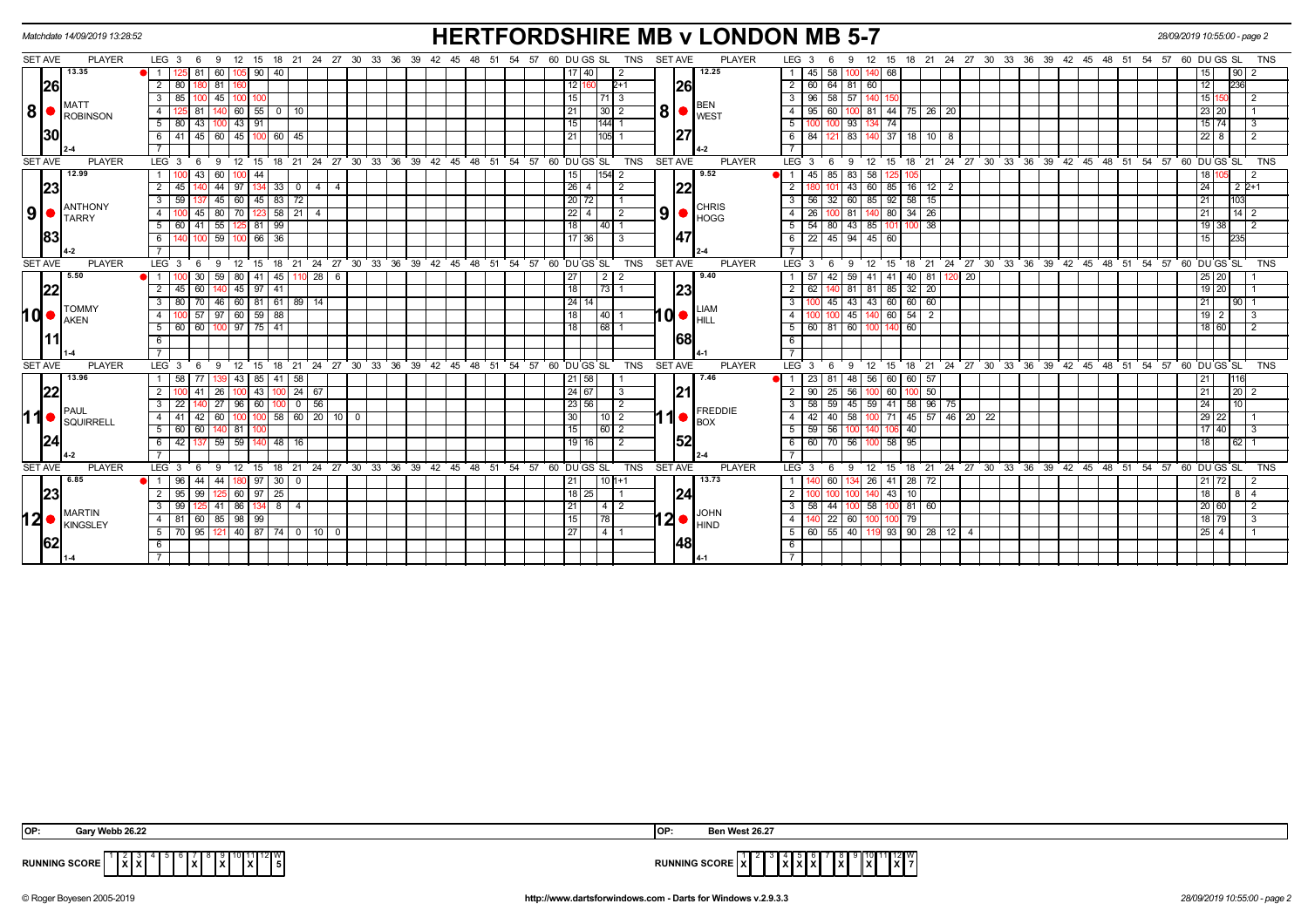| <b>HERTFORDSHIRE MB</b> |     |              |             |       |             |            |             |            |      |     |             | <b>LONDON MB</b>        |     |                    |            |             |                  |             |            |      |     |             |
|-------------------------|-----|--------------|-------------|-------|-------------|------------|-------------|------------|------|-----|-------------|-------------------------|-----|--------------------|------------|-------------|------------------|-------------|------------|------|-----|-------------|
| <b>PLAYER</b>           | W/L | <b>ILWON</b> | <b>LOST</b> | AVE   | <b>TAVE</b> | <b>PTS</b> | <b>DRTS</b> | <b>TON</b> | TON+ | 180 | <b>TONS</b> | <b>PLAYER</b>           | W/L | <b>LWON   LOST</b> | <b>AVE</b> | <b>TAVE</b> | <b>PTS</b>       | <b>DRTS</b> | <b>TON</b> | TON+ | 180 | <b>TONS</b> |
| <b>Mick Spriggs</b>     |     |              |             | 21.53 | 12.42       | 2842       | 132         |            |      |     |             | Danny Brown             | W   |                    | 21.42      | 6.74        | 2849             | 133         |            |      |     |             |
| Gary Webb               |     |              |             | 26.22 | 20.42       | 3382       | 129         | 12         |      |     | $17+2$      | Matt Winzar             |     |                    | 23.02      | 9.94        | 3016             | 131         |            |      |     |             |
| Jim Daley               |     |              |             | 25.18 | 13.70       | 2946       |             |            |      |     | $12+7$      | Shane Wilson            |     |                    | 23.49      | 14.72       | $\overline{270}$ | 115         |            |      |     | $13+1$      |
| Peter Mays              |     |              |             | 21.02 | 6.74        | 2207       | 105         |            |      |     |             | <b>Matt Crowley</b>     | W   |                    | 22.89      | 9.35        | 2449             | 107         |            |      |     |             |
| Lloyd Wintle            |     |              |             | 19.24 | 9.85        | 2616       | 136         |            |      |     |             | Jamie Green             | W   |                    | 21.63      | 1.40        | 294              | 136         |            |      |     | 10          |
| <b>Barry Currant</b>    |     |              |             | 20.22 | 3.40        | 1638       | 81          |            |      |     |             | <b>Graham Rackstraw</b> | W   |                    | 24.14      | 7.50        | 2004             | 83          |            |      |     |             |
| Jonathan Creed          |     |              |             | 21.09 | 5.85        | 2004       | 95          |            |      |     |             | <b>Tony Hamit</b>       |     |                    | 18.55      | .00         | 1725             | 93          |            |      |     |             |
| <b>Matt Robinson</b>    |     |              |             | 26.30 | 13.35       | 2656       | 101         |            |      |     | $11+1$      | l Ben West              | W   |                    | 26.27      | 12.25       | 2680             | 102         |            |      |     | 10          |
| <b>Anthony Tarry</b>    |     |              |             | 23.83 | 12.99       | 2812       | 118         |            |      |     |             | Chris Hogg              |     |                    | 22.47      | 9.52        | 2652             | 118         |            |      |     | 8+1         |
| Tommy Aken              |     |              |             | 22.11 | 5.50        | 2322       | 105         |            |      |     |             | Liam Hill               | W   |                    | 23.68      | 9.40        | 2415             | 102         |            |      |     |             |
| Paul Squirrell          |     |              |             | 22.24 | 13.96       | 2936       | 132         |            |      |     |             | Freddie Box             |     |                    | 21.52      | 7.46        | 2798             | 130         |            |      |     |             |
| <b>Martin Kingsley</b>  |     |              |             | 23.62 | 6.85        | 2409       | 102         |            |      |     | $5+1$       | John Hind               | W   |                    | 24.48      | 13.73       | 2497             | 102         |            |      |     | 12          |
| <b>TOTALS</b>           |     | 29           |             | 22.74 | 0.00        | 30770      | 1353        |            | 10.  |     | 106+5       | <b>TOTALS</b>           | W   |                    | 22.73      | 0.00        | 30727            | 1352        | 70         | 23   |     | $104 + 2$   |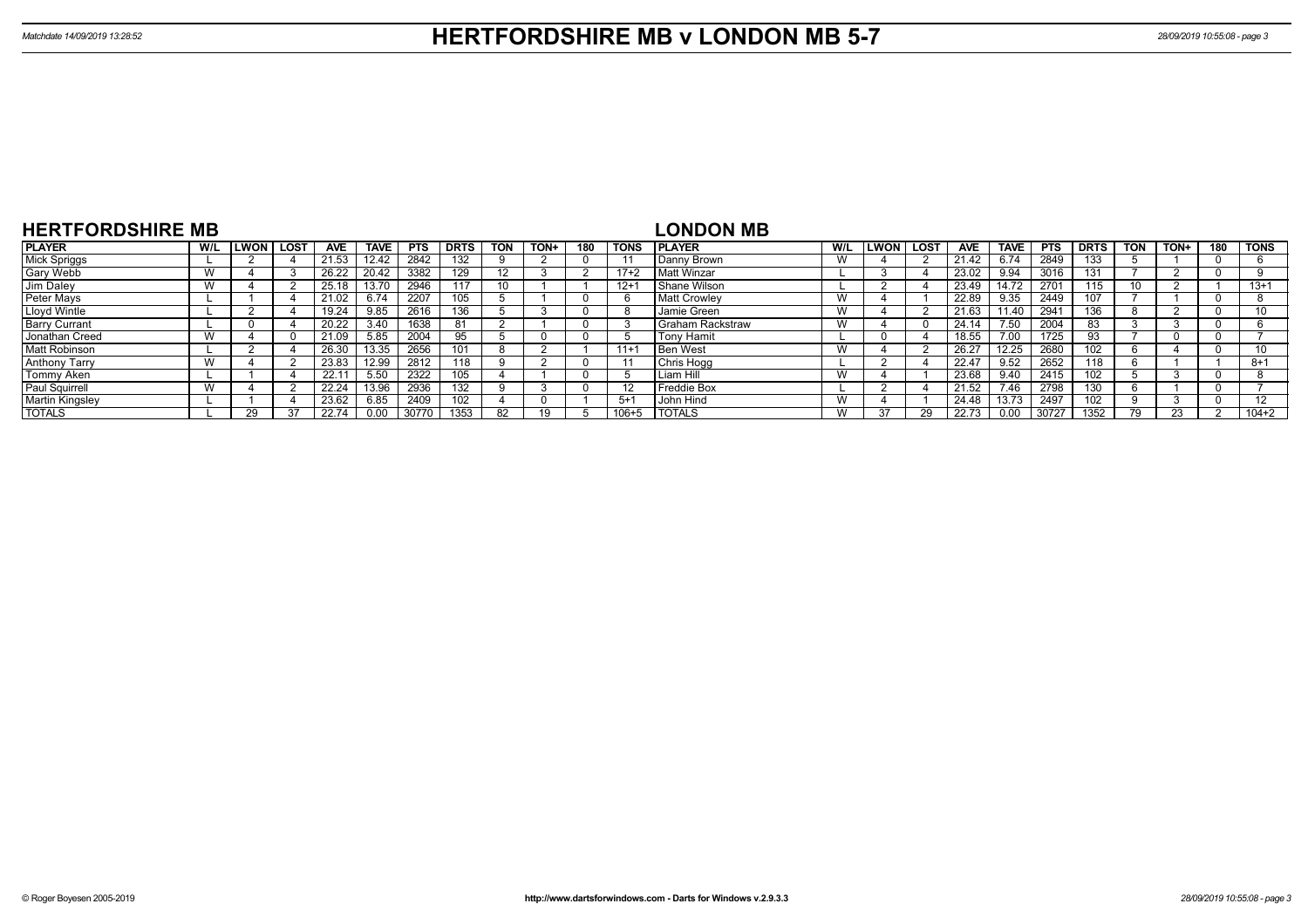| Matchdate 14/09/2019 11:02:43        |                                                                                                                                | <b>HERTFORDSHIRE WB v LONDON WB 3-3</b>                                                                      |                                                                                                                                                                                                                              | 28/09/2019 10:54:26 - page 1                 |
|--------------------------------------|--------------------------------------------------------------------------------------------------------------------------------|--------------------------------------------------------------------------------------------------------------|------------------------------------------------------------------------------------------------------------------------------------------------------------------------------------------------------------------------------|----------------------------------------------|
| <b>SET AVE</b><br><b>PLAYER</b>      | LEG $3 \quad 6$<br>21<br>27<br>30<br>33<br>36<br>39<br>- 9<br>12<br>-15<br>24                                                  | 60 DU GS SL<br><b>SET AVE</b><br><b>PLAYER</b><br>TNS<br>-57<br>45                                           | LEG <sub>3</sub><br>36<br>-24<br>27<br>30<br>33<br>39<br>42<br>51<br>-21<br>-45<br>48                                                                                                                                        | 57 60 DU GS SL<br><b>TNS</b><br>-54          |
| $15$ <sup>6.46</sup><br><b>GRACE</b> | 60<br>60<br>30<br>28<br>60<br>4<br>$\mathbf{0}$<br>$33007$<br>41   26   44  <br>45<br>40   120<br>$\overline{2}$<br>45         | 2.40<br>39<br>141<br>$32 \mid 7$<br>$\overline{2}$<br><b>MICHELLE</b>                                        | 29<br>$\overline{1}$<br>30<br>55<br>68   45   87   24   14   58<br>$25 \mid 26 \mid 41 \mid$<br>  76   46   32   8<br>58<br>$\overline{2}$<br>41                                                                             | 41 58<br>$\sqrt{8}$<br>30 <sub>o</sub>       |
| $\mathbf{1}$<br><b>AKEN</b><br>105   | 45 60 60 60 60 95<br>3 I<br>80<br>-41<br> 30 80 <br>$40$ 10 0<br>60<br>41<br>20<br>1001<br>53<br>$60$ 41<br>41<br>$30 \mid 60$ | 24 95<br><b>FLEMING</b><br>30<br>$\sqrt{20}$ 2<br>83<br>39                                                   | $95 \mid 81 \mid 83 \mid 59 \mid 50 \mid 24$<br>3 <sup>1</sup><br>28<br> 45 <br>$85 \mid 64$<br>$41 \overline{45}$<br>45<br>$100$ 40 $14$ 56<br>$\overline{4}$<br>11 <sup>1</sup><br>88 26<br>99<br>$\overline{\phantom{0}}$ | 24<br>36<br>30 56<br>$41$ 2                  |
| <b>SET AVE</b><br><b>PLAYER</b>      | 5<br>30<br>$\mathbf 0$<br>LEG <sub>3</sub><br>24<br>27<br>$33^\circ$<br>36<br>39<br>9<br>12<br>18<br>21<br>30<br>- 6<br>- 15   | 12  <br>54 57 60 DUGS SL<br><b>TNS</b><br>$42 \quad 45 \quad 48 \quad 51$<br><b>SET AVE</b><br><b>PLAYER</b> | 95<br>24<br>10 I<br>$0 \mid 2$<br>$\mathbf 0$<br>່ 36<br>LEG <sup>'</sup><br>12<br>$^{\circ}$ 24<br>27<br>30<br>$33^\circ$<br>39 42 45<br>-3<br>-9<br>15<br>18<br>21                                                         | 48 51 54 57 60 DUGS SL<br><b>TNS</b>         |
| 4.40                                 | $40$ 8<br>43 I<br>36<br>85   83                                                                                                | 22 <br>5.00<br>8                                                                                             | 26 60<br>60<br>60<br>45                                                                                                                                                                                                      | 21<br> 83                                    |
| 17<br><b>KIRSTY</b>                  | $\overline{70}$<br>60<br>$\overline{2}$<br>30   45<br>60<br>28                                                                 | 18l<br>21<br>148<br><b>MANDY</b>                                                                             | $\overline{2}$<br>60<br>$24 \mid 40$<br>60<br>45                                                                                                                                                                             | $24 \overline{40}$                           |
| $\mathbf{2}$<br><b>BOND</b>          | 26<br>28<br>60<br>$45 \mid 38$<br>3 <sup>1</sup><br>$41 \mid 60 \mid$<br>$93$ 0 18 24<br>4 79<br>$45 \mid 41$<br>100           | $\overline{\mathbf{2}}$<br>24<br><b>SOLOMONS</b><br>$30 24$                                                  | $\overline{\mathbf{3}}$<br>66<br>45<br>60<br>100 60<br> 64 <br>16<br>90<br>$\overline{4}$<br>$45 \mid 100 \mid 83 \mid 41 \mid 29 \mid 0$<br>43 81<br>41<br>34                                                               | $22$ 16<br>30 <sub>o</sub><br>4 <sup>1</sup> |
| 102                                  | 55 41 55 60 37<br>5 60 85 60<br>$\overline{0}$<br>8 0 20                                                                       | 46 <br>36<br>1201<br>$3 - 2$                                                                                 | 5 <sup>7</sup><br>100 60 26 45 94<br>$\sqrt{22}$<br>26 60<br>60<br>$\Omega$<br>$\overline{0}$<br>-8                                                                                                                          | $34$ $8$                                     |
| <b>SET AVE</b><br><b>PLAYER</b>      | 24<br>27<br>30<br>33<br>LEG <sub>3</sub><br>21                                                                                 | 36 39 42 45 48 51 54 57<br><b>TNS</b><br><b>SET AVE</b><br><b>PLAYER</b><br>60 DU GS SL                      | 27<br>30<br>33 36 39 42 45 48 51 54 57<br>LEG <sub>3</sub><br>21<br>24                                                                                                                                                       | 60 DU GS SL<br><b>TNS</b>                    |
| $\sqrt{0.00}$                        | 45<br>$\overline{26}$<br>60<br>57<br>-26<br>21<br>60   85<br>15                                                                | 30<br>1.00<br>76                                                                                             | $59$   46   36<br>26<br>45<br>-21<br>-26<br>85<br>75 I<br>75                                                                                                                                                                 | 33 36                                        |
| 14                                   | 81   83   45   25   45   41   45<br>$\overline{2}$<br>15                                                                       | 15<br>27<br>l 91                                                                                             | $29$ 86<br>$\overline{2}$<br>94<br>$52$ 24 41<br>$100$ 30<br>45                                                                                                                                                              | 27 86                                        |
| 3 <sup>1</sup><br>KITCHEN            | 41   95   55   30   55   41   43   16   20   10<br>55<br>3<br>-30 I                                                            | JANE<br>3 <sup>1</sup><br>36<br>10<br><b>BIGGS</b>                                                           | $\mathbf{3}$<br>26 45 30 35 41 62 43 54 0<br>39   45  <br>41<br>l 40                                                                                                                                                         | 37 40                                        |
| 26                                   | $\overline{4}$                                                                                                                 | 49                                                                                                           | $\overline{4}$                                                                                                                                                                                                               |                                              |
|                                      | 5                                                                                                                              |                                                                                                              | 5                                                                                                                                                                                                                            |                                              |
| <b>PLAYER</b><br><b>SET AVE</b>      | LEG <sub>3</sub><br>33<br>36<br>39<br>21<br>24<br>27<br>30<br>12<br>15<br>18                                                   | ີ 42<br>48<br>54<br>57<br>$60$ DU GS SL<br><b>TNS</b><br><b>SET AVE</b><br><b>PLAYER</b><br>45<br>່ 51       | LEG <sup>'</sup><br>30<br>$33^\circ$<br>່ 36<br>39 42<br>45<br>$^{\circ}$ 24<br>27<br>18<br>21<br>-9                                                                                                                         | 48 51 54 57 60 DUGS SL<br><b>TNS</b>         |
| 4.00 <br> 13                         | $41$ 33<br>64<br>26<br>45<br>60<br>$\mathbf 0$                                                                                 | 2.46<br>51<br>$0$ 0 0<br>10 I<br>10 I<br>$\mathbf{0}$<br>13 <sup>l</sup>                                     | $28$   28   20   10   5<br>29<br>32<br>$^{\circ}$<br>-4<br>1 I                                                                                                                                                               | 49<br>4                                      |
| <b>LINDA</b>                         | 28<br>95<br>20<br>26<br>$22 \mid 80$<br>$\overline{2}$<br>45                                                                   | $\sqrt{26}$ 20<br><b>LYNNE</b>                                                                               | 45<br>$\overline{83}$<br>45<br>$22 \mid 37 \mid 96$<br>$\overline{2}$<br>62<br>30<br>41                                                                                                                                      | 27<br>40                                     |
| 4<br><b>REED</b>                     | 51<br>21<br>$\sqrt{45}$ 43<br>$41 \mid 83$<br>100<br>$11$ 0<br>3 <sup>1</sup><br>$\overline{4}$                                | 4<br>$39$ 4<br><b>BIONDINI</b>                                                                               | $30 \mid 26 \mid 39 \mid 55 \mid$<br>39<br>$85$ 21<br>3<br>52<br>16<br>$^{\circ}$                                                                                                                                            | 36<br>$6 \mid$                               |
| 94                                   | 23<br>$60$   21   70<br>45<br>60 100<br>41<br>4<br>81                                                                          | 27141<br> 80                                                                                                 | 21<br>41 64 85<br>80 39 25<br>$\overline{4}$<br>66 40                                                                                                                                                                        | 27<br>40                                     |
|                                      | -5                                                                                                                             |                                                                                                              | -5                                                                                                                                                                                                                           |                                              |
| <b>PLAYER</b><br><b>SET AVE</b>      | 24<br>27 30<br>LEG <sub>3</sub><br>12<br>18<br>21<br><b>6</b><br>9<br>15                                                       | 33 36 39 42 45 48 51<br>54<br>57<br>60 DU GS SL<br><b>TNS</b><br><b>SET AVE</b><br><b>PLAYER</b>             | 30 33 36 39 42 45<br>48 51 54<br>LEG <sup>'</sup><br>$\cdot$ 24<br>27<br>12<br>18<br>21<br>-3<br>Q<br>15                                                                                                                     | $5760$ DU GS SL<br>TNS                       |
| 2.40<br> 16                          | 54<br>$26$ 26<br>92<br>36 I<br>- 64<br>37<br>26<br>l 85                                                                        | 27<br>0.00<br>  55<br>16                                                                                     | 58 41 45 24 68 24 40<br>-58<br>83<br>60                                                                                                                                                                                      | 30 40                                        |
| <b>LAURA</b>                         | 45 31 24 82 0 28<br>68<br>30<br>30   81<br>-22                                                                                 | 36 28<br><b>TAMMY</b>                                                                                        | $41 \mid 60 \mid 60 \mid 41 \mid 43 \mid 55 \mid 26 \mid 35$<br>$\overline{2}$<br>45<br>38                                                                                                                                   | 33<br>154                                    |
| 5 <br><b>CAMP</b>                    | 85<br>40<br>$31 \mid 57$<br>$ 3 $ 43<br>3 I<br>60<br>45                                                                        | 5 <sup>1</sup><br>23 57<br><b>MACKENZIE</b>                                                                  | $\overline{3}$<br>25 60 38 65 69<br>$81 \mid 41$<br>81                                                                                                                                                                       | 24                                           |
| 79                                   | $4 \overline{60}$<br>45<br>$85 \mid 26$<br> 80 <br>$21 \mid 92 \mid$<br>$^{\circ}$                                             | 27<br>32<br>33                                                                                               | 81 32 81<br>$\overline{4}$<br>60 41<br>60<br>60 26 60                                                                                                                                                                        | 27 81                                        |
|                                      | $5 \ 50 \ 24$<br>49<br>11 I<br>95<br>l 15<br>44   81  <br>16   16                                                              | 31116                                                                                                        | 5<br>$\overline{58}$<br>60<br>40<br>44 33 45 10<br>60 l<br>60 I<br>$\Omega$<br>-81                                                                                                                                           | 33<br>l 10                                   |
| <b>SET AVE</b><br><b>PLAYER</b>      | LEG <sub>3</sub><br>24<br>27<br>30<br>33 <sup>°</sup><br>12<br>21                                                              | 36 39 42 45 48<br><b>SET AVE</b><br><b>PLAYER</b><br>54 57<br>60 DU GS SL<br><b>TNS</b><br>- 51              | 30 33 36 39 42 45 48 51<br>LEG 3<br>24<br>27<br>18<br>21                                                                                                                                                                     | 60 DU GS SL<br>ີ 54<br>57<br><b>TNS</b>      |
| 5.25<br>17                           | 20<br>40 100 38<br>$\bullet$ 1 60<br>45<br>I 60 I<br>13                                                                        | 4.37<br>26 20<br>-2                                                                                          | 68 100 42 44 32<br>69<br><b>26</b>                                                                                                                                                                                           | 20 <br>24                                    |
| DANIELLE                             | $45 \mid 81 \mid 85 \mid 55 \mid 77 \mid 0 \mid 35 \mid 3 \mid 0 \mid 0 \mid 2$<br>58<br>$\overline{2}$<br>  60                | $39$ $2$                                                                                                     |                                                                                                                                                                                                                              | 39<br>20                                     |
| 6 <br><b>FRY</b>                     | 45 45 100 79 32<br>$\mathbf{3}$                                                                                                | <b>JOANNE</b><br>6 <sup>1</sup><br>$19$ 32<br>-3<br><b>DEAMER</b>                                            | 3 <sup>1</sup><br>80 60 100 43 39 137                                                                                                                                                                                        | 18<br>$42 \mid 2$                            |
| 89                                   | $\overline{4}$                                                                                                                 | 54                                                                                                           | $\overline{4}$                                                                                                                                                                                                               |                                              |
|                                      | 5                                                                                                                              |                                                                                                              | 5                                                                                                                                                                                                                            |                                              |
|                                      |                                                                                                                                |                                                                                                              |                                                                                                                                                                                                                              |                                              |

| <b>OP</b>            | $-4700$        | <b>OF</b>         | olomons 18.4F<br>Man |
|----------------------|----------------|-------------------|----------------------|
| <b>RUNNING SCORE</b> | $\blacksquare$ | <br>KUNNING SUUKL | SOR<br>3 I           |